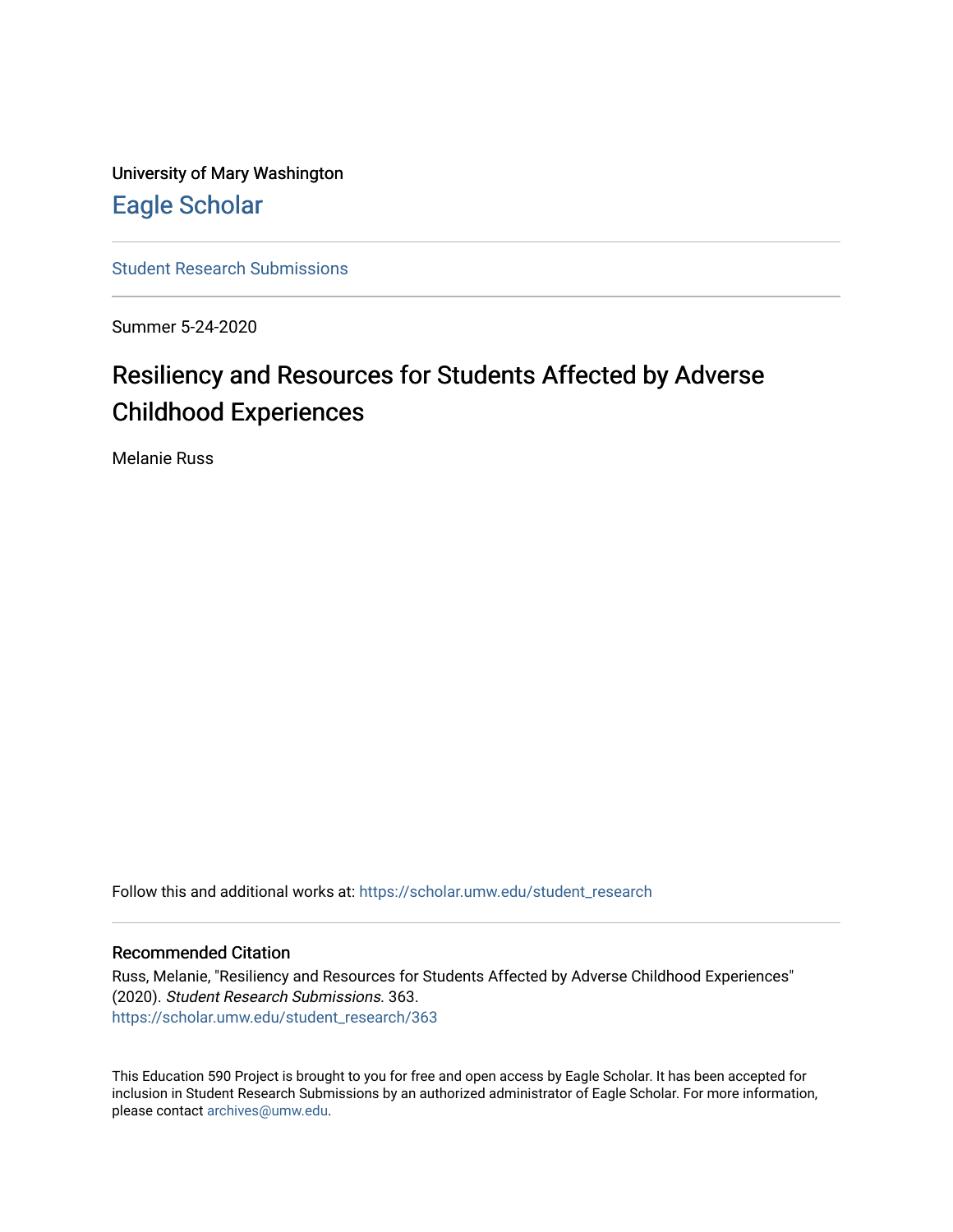# **RESILIENCY AND RESOURCES FOR STUDENTS AFFECTED BY ADVERSE**

# **CHILDHOOD EXPERIENCES**

# **MELANIE RUSS**

# **EDCI 541 INDIVIDUAL RESEARCH**

**May 24, 2020**

Aufun

Signature of Project Advisor

**\_\_\_\_\_\_\_\_\_\_\_\_\_\_\_\_\_\_\_\_\_\_\_\_\_\_\_\_\_\_\_\_**

**Peter Vernimb, Ed. D.**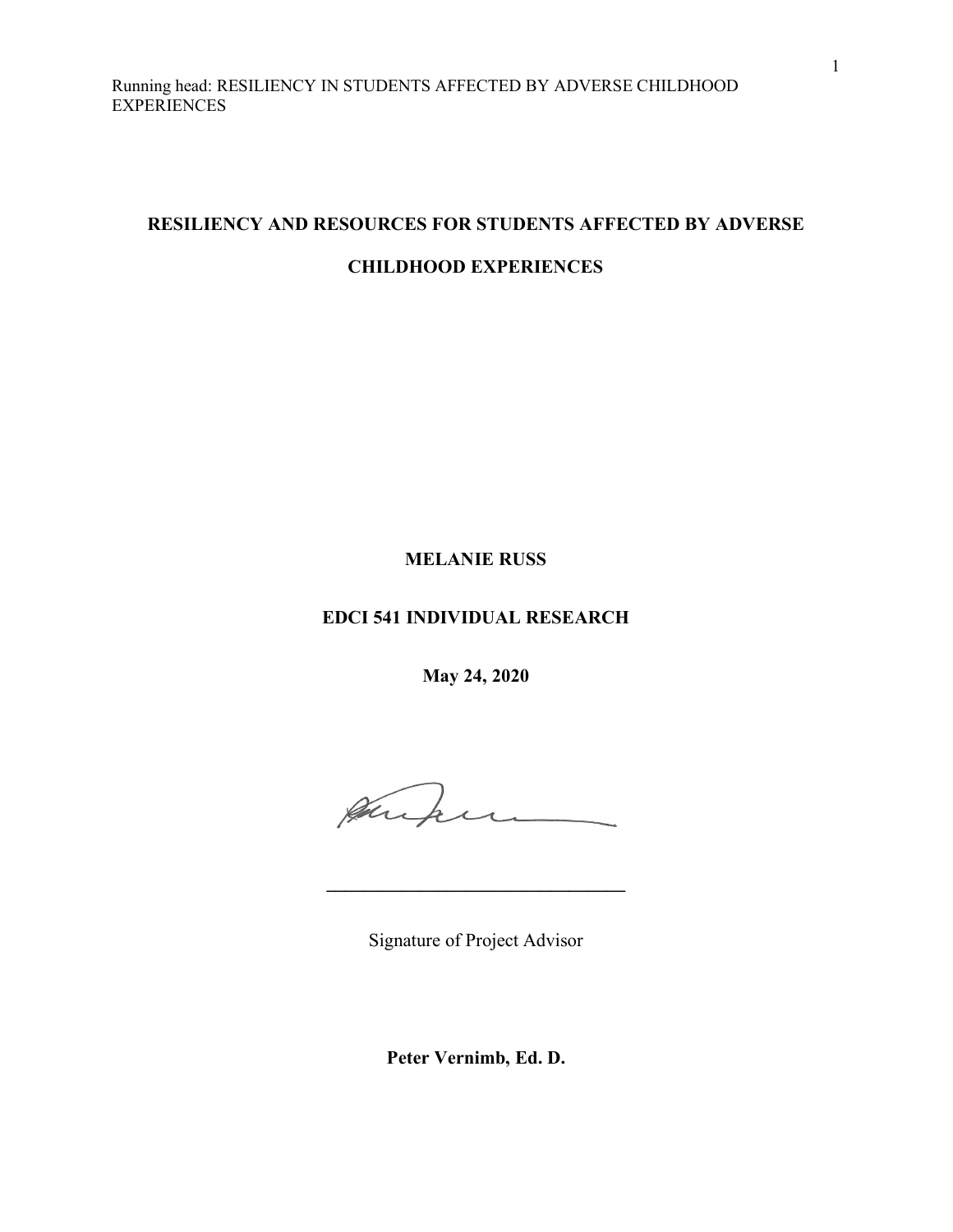#### Assistant Professor

#### **Abstract**

Educating today's youth has many challenges, but the ever-growing population of students who have experienced adverse childhood experiences poses the greatest difficulty to educational professionals due to the lack of resources and knowledge available. Many students who have experienced adverse childhood experiences have unwanted behaviors that educators are not equipped to deal with due to the lack of knowledge of trauma-informed care. Traumainformed care needs to be integrated into all schools. This will allow equal access to public education for all students, even those seen as troubled due to circumstances beyond their control.

There are many factors that can influence the resiliency and social-emotional health of students who have been affected by adverse childhood experiences. As schools begin to recognize the symptoms of trauma and educate staff members on this recognition, schools will begin to see more students succeed. The strategies to deal with students who have been impacted by trauma need to be easily available to educators to allow all students to have access to a positive school climate that is conducive to learning, not just students unaffected by trauma. Often, students affected by ACEs are seen as problems with no solutions. This mindset needs to change, just as the mental health of our youth is ever-changing.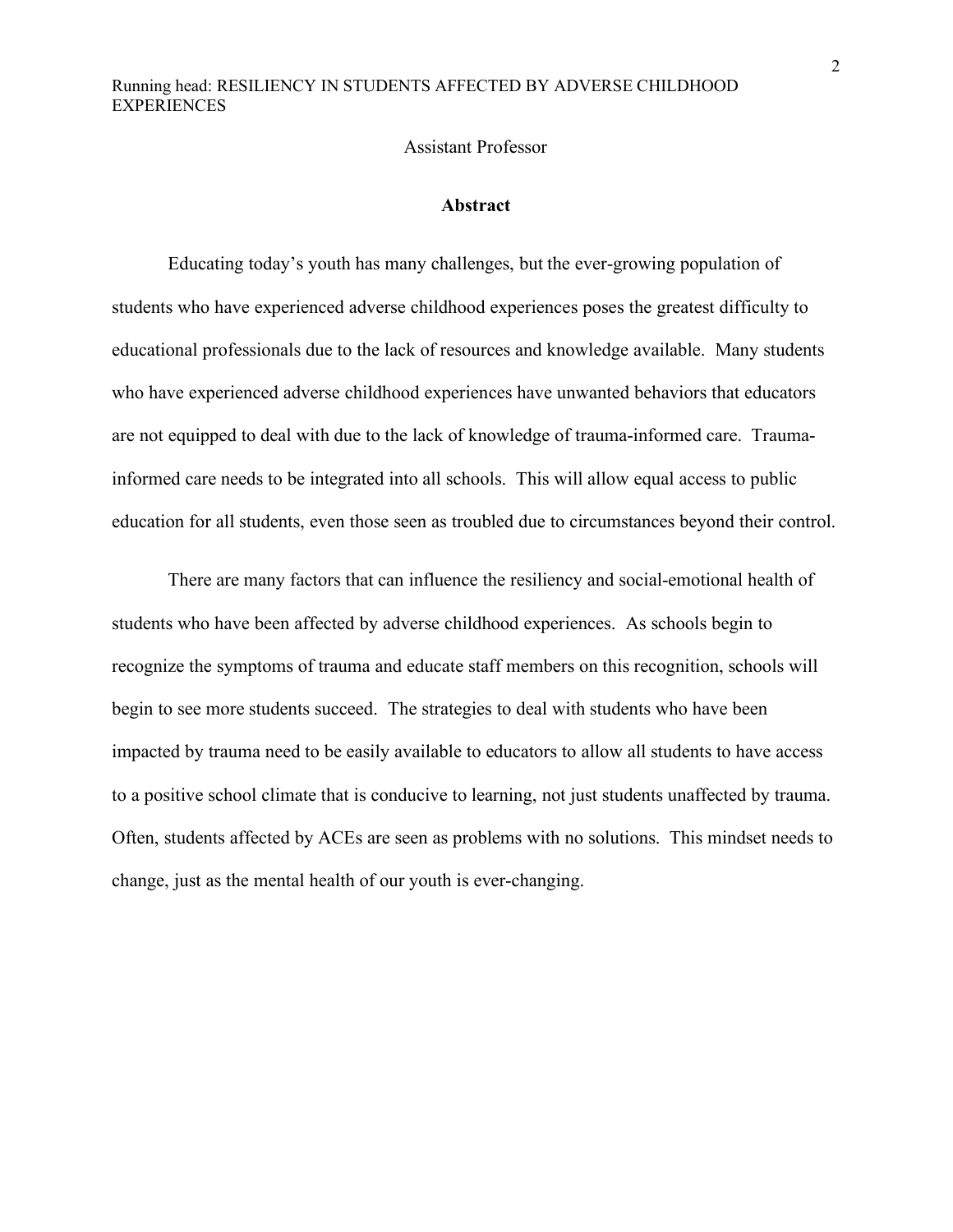The number of children exposed to adverse childhood experiences is increasing at an alarming rate. Children who have been affected by adverse childhood experiences have faced varying degrees of abuse throughout their childhood to include sexual, mental, physical, emotional and substance abuse which can significantly alter the health and well-being of a child (Soleimnapour, Geirerstanger, & Brindis, 2017) (Sciearaffa, Zeanah, P., & Zeanah, C, 2018). The negative effects of adverse childhood experiences and the lack of resources available to students exposed to adverse childhood experiences are disheartening. The integration of traumainformed care in our schools needs to become a priority if the desire for all students to succeed continues to remain at the forefront of our policymakers.

Along with the integration of trauma-informed care, resources such as screening inventories measuring a student's resiliency or the number of adverse childhood experiences, a child has experienced need to be available to use with students suspected of having been exposed to ACEs. Once educated in trauma-informed care, educators will be more apt to recognize the signs of trauma within a child. Educators can utilize the screening inventories to guide future interactions with students who have been affected by trauma.

#### **Purpose**

There are an increasing number of students experiencing adverse childhood experiences and trauma within our schools. Educators lack resources and knowledge to aid these students in personal growth and often see these students as problems with no solutions. The need to integrate trauma-informed care within our schools is imperative as schools move forward. The academic success of students who have experienced ACEs is dependent upon schools recognizing the trauma facing our youth, increasing resources available to these students and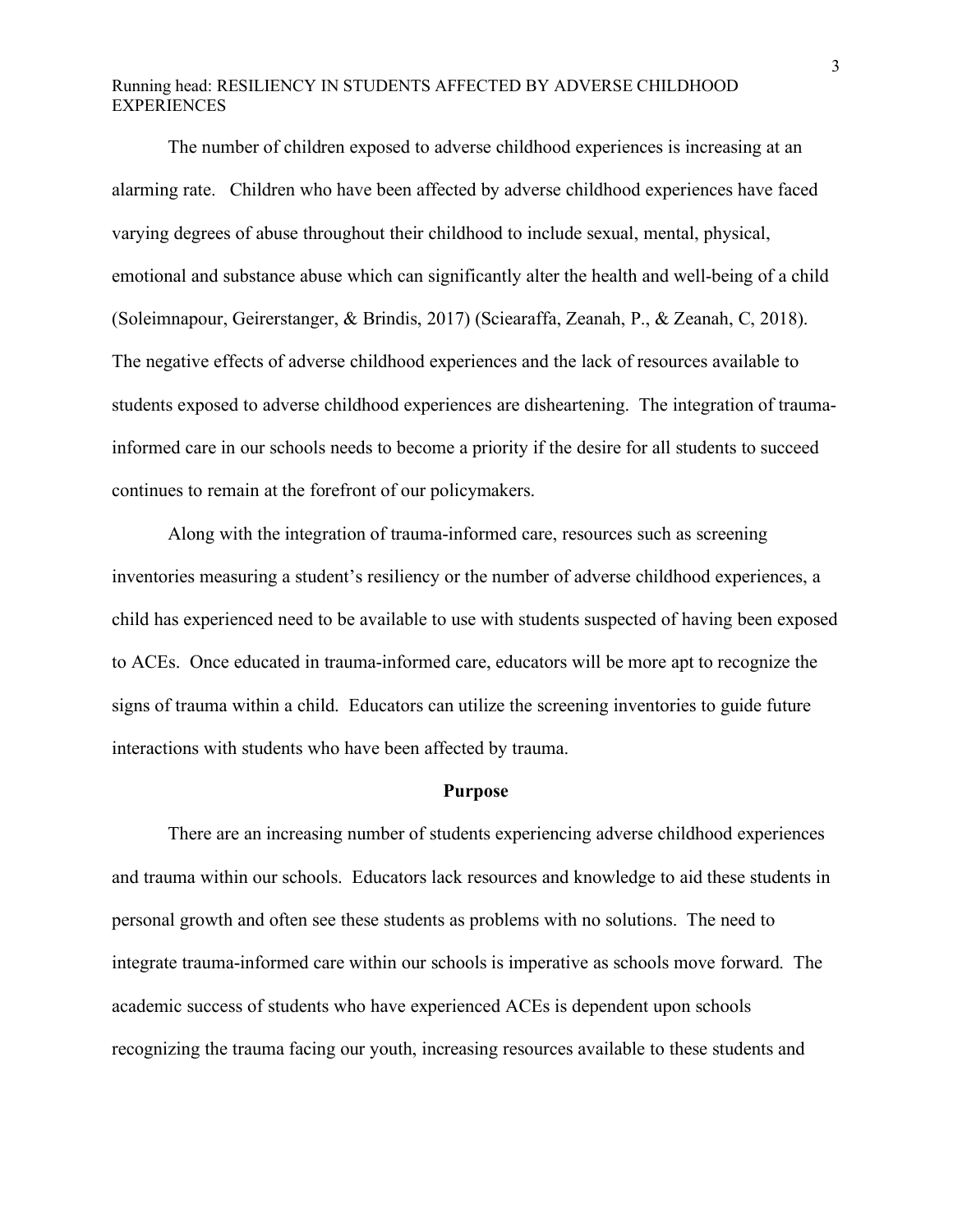integrating intervention programs which can be used by staff members to meet the needs of this ever growing population.

#### **Problem Statement**

How do resources available to students who have experienced adverse childhood experiences affect student resiliency and social emotional health?

#### **Rationale for the Study**

Multiple studies (Frydman and Mayor, 2017; Crosby, 2015; Mendelson, Tandon, O'Brennan, Leaf & Ialongo, 2015) have illustrated the negative effects adverse childhood experiences and trauma can have on our youth. Students experiencing adverse childhood experiences have great difficulty achieving academic success and functioning in school settings because of the behaviors exhibited by these students due to trauma. Many trauma-informed care intervention programs can be integrated into our schools to aid educators in recognizing and dealing with students who have been negatively affected by adverse childhood experiences. Such programs as The 4 Rs Program explained by Aber, Brown, Jones, Berg and Torrente in *School-based strategies to prevent violence, trauma and psychopathology: The challenges of going to scale* or Multiplying Connections described by Meg Walkley and Tory L. Cox in *Building Trauma-Informed Schools and Communities*, can be integrated into daily instruction to benefit all students, not just those affected by adverse childhood experiences. The need to create trauma-informed care within our schools is necessary, as the mental illnesses our youth face are increasing at alarming rates.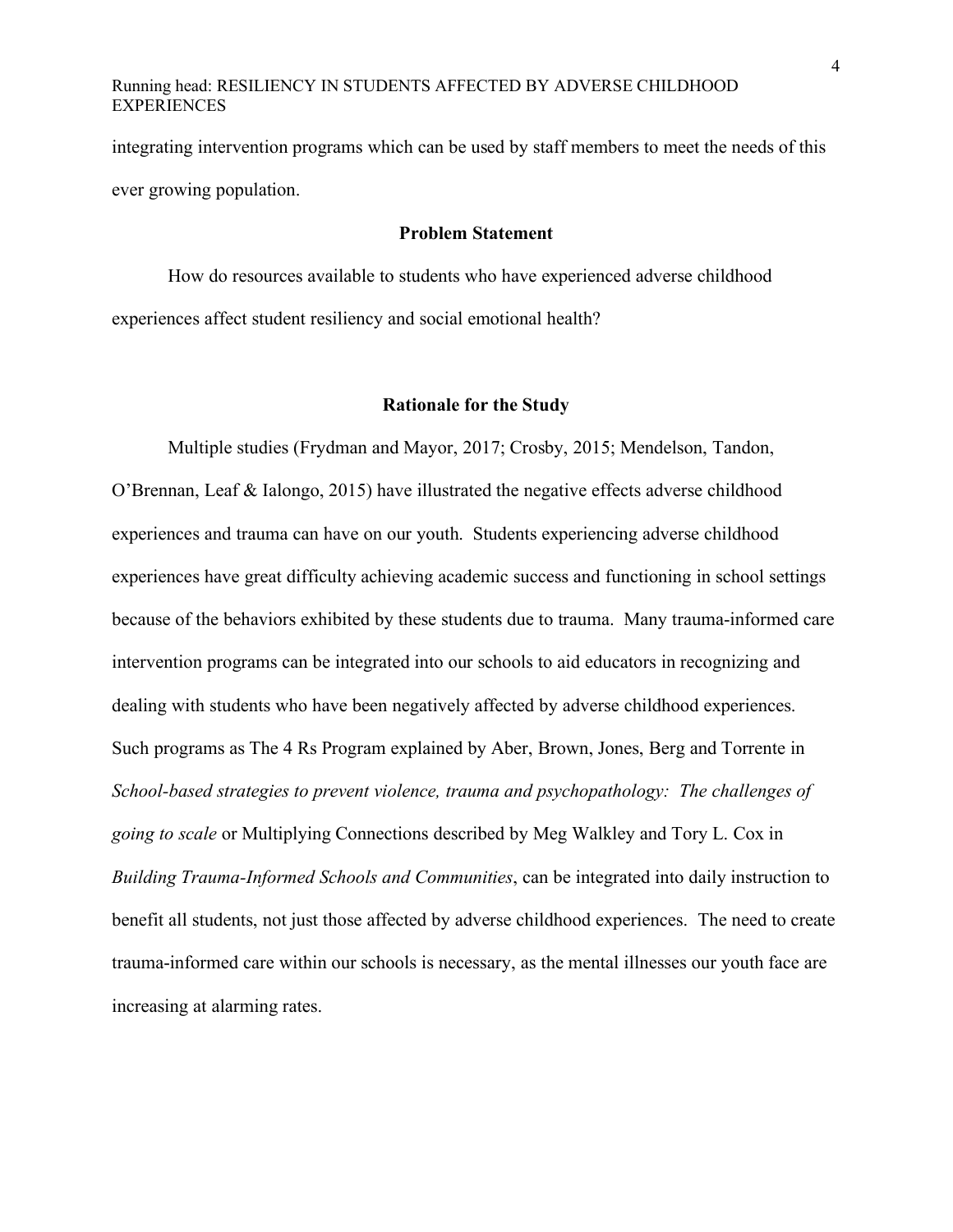#### **Definitions**

*ACE Adverse Childhood Experience* ACE is a term used to describe types of abuse, neglect and other traumatic childhood experiences that impact later health and well-being. *Adolescence* The period of life from age 11-21 years. *Adolescent Dialectical Behavior Therapy* A state-of-the-art, evidence-based form of cognitive behavioral therapy for teenagers and adults who experience significant trouble managing their emotions, thoughts and behaviors.

*Anxiety* A feeling of worry, nervousness, or unease, typically about an imminent event or something with an uncertain outcome.

*Baseline Data* Something, such as a set of data, used as a basis for comparison or as a control in a study.

*Behavior Intervention Plan* is a plan that is based on the results of a

functional behavioral assessment (FBA) and, at a minimum, includes a description of the problem behavior, global and specific hypotheses as to why the problem behavior occurs and intervention strategies that include positive behavioral supports.

*Cognitive Development* How children think, explore and figure things out. It is the development of knowledge, skills, problem solving and dispositions, which help children to think about and understand the world around them.

**Depression** Having feelings of severe despondency and dejection.

*Domestic Violence* Violent or aggressive behavior within the home, typically involving the violent abuse of a spouse or partner.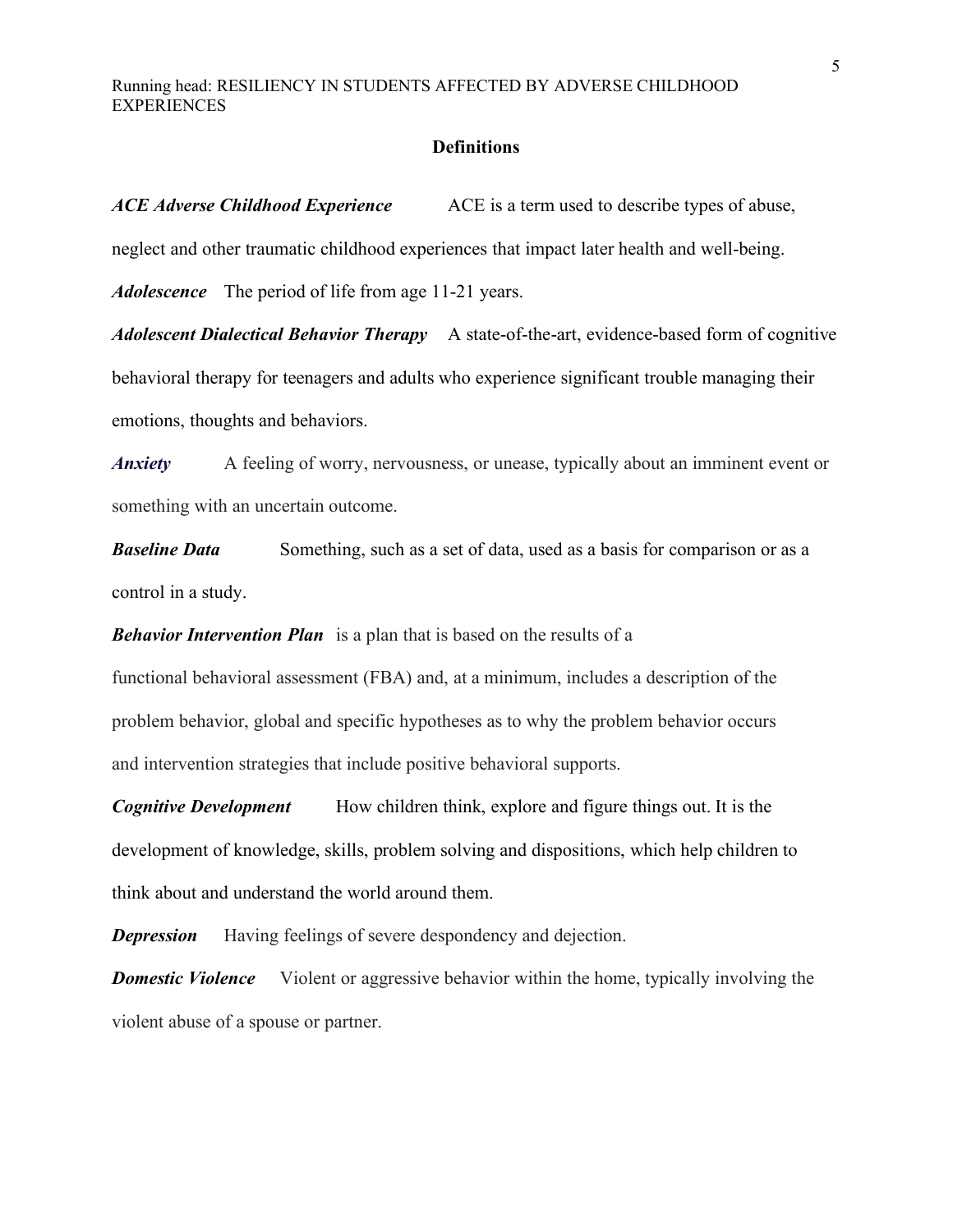*Emotion Regulation Skills* Encourages present-focused awareness, through experiential practices like observing the breath, identifying emotions, responding thoughtfully rather than impulsively and tolerating distress.

*Emotional Abuse* Any kind of abuse that is emotional rather than physical in nature. It can include anything from verbal abuse and constant criticism to more subtle tactics such as intimidation, manipulation, and refusal to ever be pleased. Emotional abuse can take many forms.

*Functional Behavior Assessment* A process that identifies specific target behavior, the purpose of the behavior, and what factors maintain the behavior that is interfering with the student's educational progress.

*MEB Disorder* Referring to a mental, emotional and/or behavioral disorder.

*Mental Illness* Also called mental health disorders, refers to a wide range of mental health conditions — disorders affecting mood, thinking and behavior. Examples of mental illness include depression, anxiety disorders, schizophrenia, eating disorders and addictive behaviors.

*Neglect* The act of being uncared for.

**Physical Abuse** Any intentional act causing injury or trauma to another person or animal by way of bodily contact. In most cases, children are the victims of physical abuse, but adults can also be victims, as in cases of domestic violence or workplace aggression.

*Psychoeducation* Addresses the nature and effects of stress

**Psychosocial Adjustment** A reflection of an individual's psychological wellbeing that is influenced by their experiences in the social arena.

*Resilience* Staying calm and in control when faced with a challenge.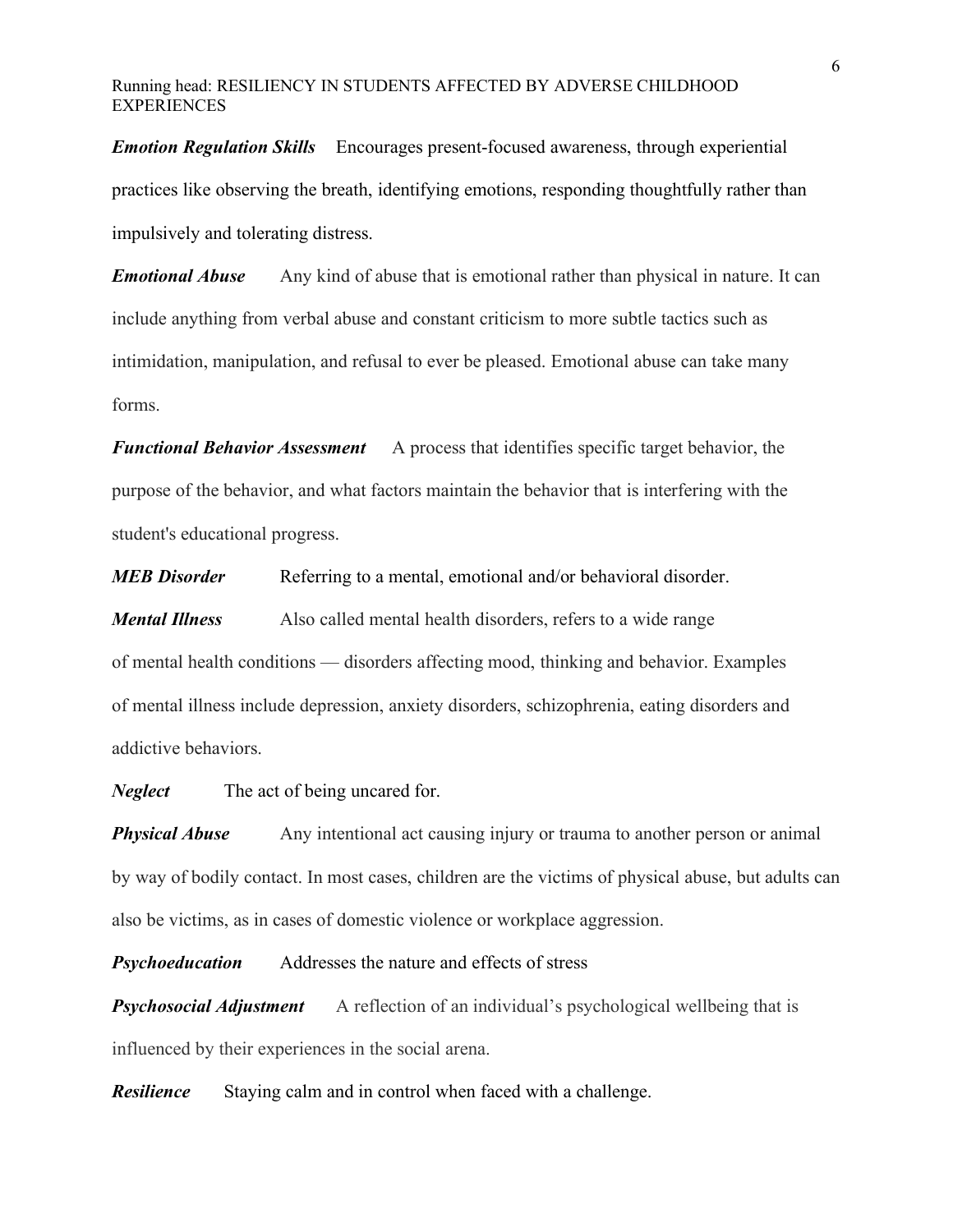*Sexual Abuse* Also referred to as molestation, is abusive sexual behavior by one person upon another.

**Social-Emotional Health** A child's developing capacity to form secure relationships,

experience and regulate emotions and, explore and learn.

**Social Functioning** The way in which people perform their social roles, and the structural institutions that are provided to sustain them.

**Social Role** A role is a set of connected behaviors, rights, obligations, beliefs, and norms as conceptualized by people in a social situation. It is an expected or free or continuously changing behavior and may have a given individual social status or social position.

**Social Work** Is an academic discipline and profession that concerns itself with individuals, families, groups and communities in an effort to enhance social functioning and overall well-being.

**Substance Abuse** The overindulgence in or dependence on an addictive substance, especially alcohol or drugs.

*TIC Trauma Informed Care* An approach, based on knowledge of the impact of trauma, aimed at ensuring environments and services are welcoming and engaging for service recipients and staff.

**TSS Trauma Specific Services** Programs, interventions, and therapeutic services aimed at treating the symptoms or conditions resulting from a traumatizing event(s).

**Toxic Stress** A response can occur when a child experiences strong, frequent, and/or prolonged adversity—such as physical or emotional abuse, chronic neglect, caregiver substance abuse or mental illness, exposure to violence, and/or the accumulated burdens of family economic hardship—without adequate adult support.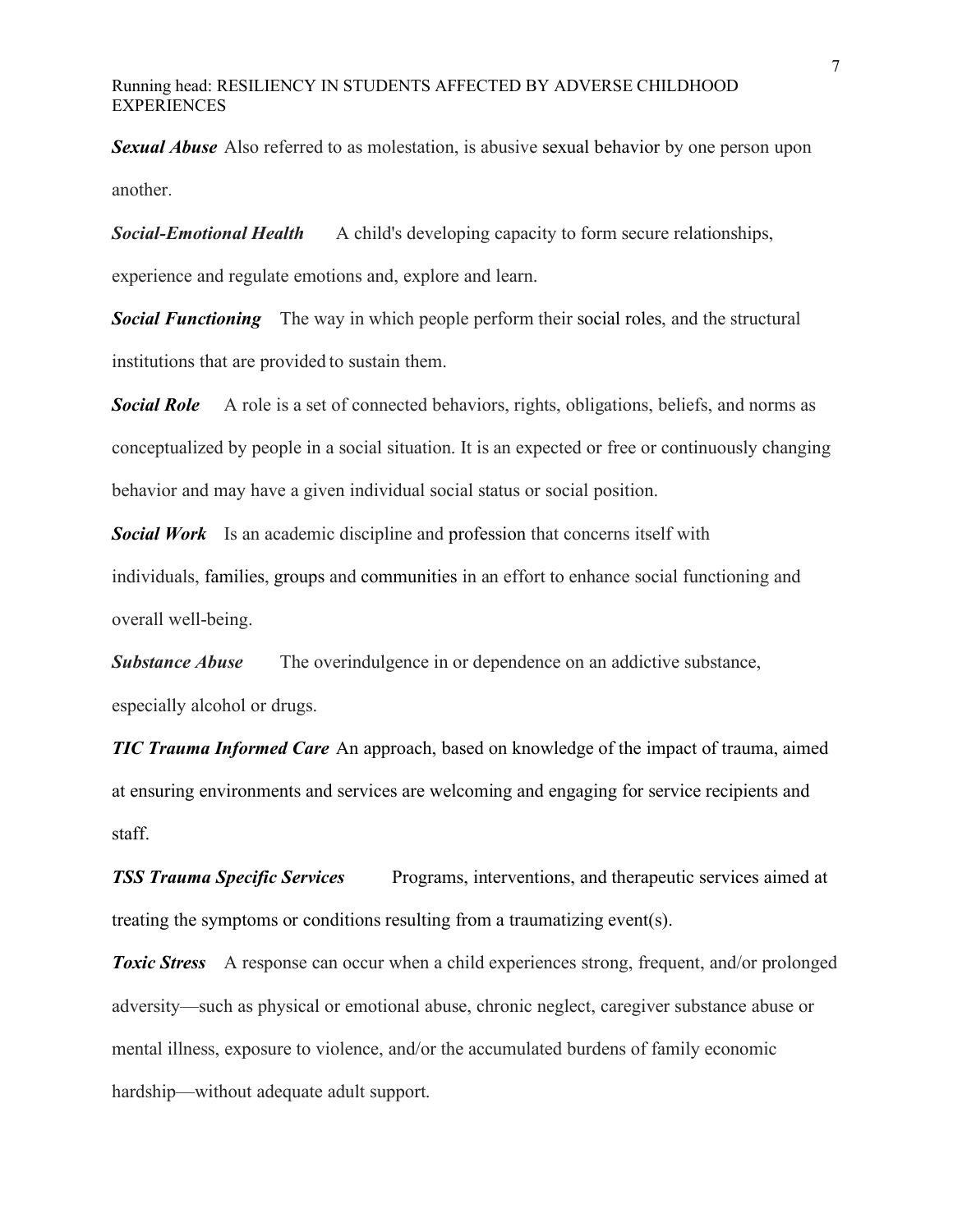*Traumatic Stress* Unpredictable stress that elicits a feeling of horror and helplessness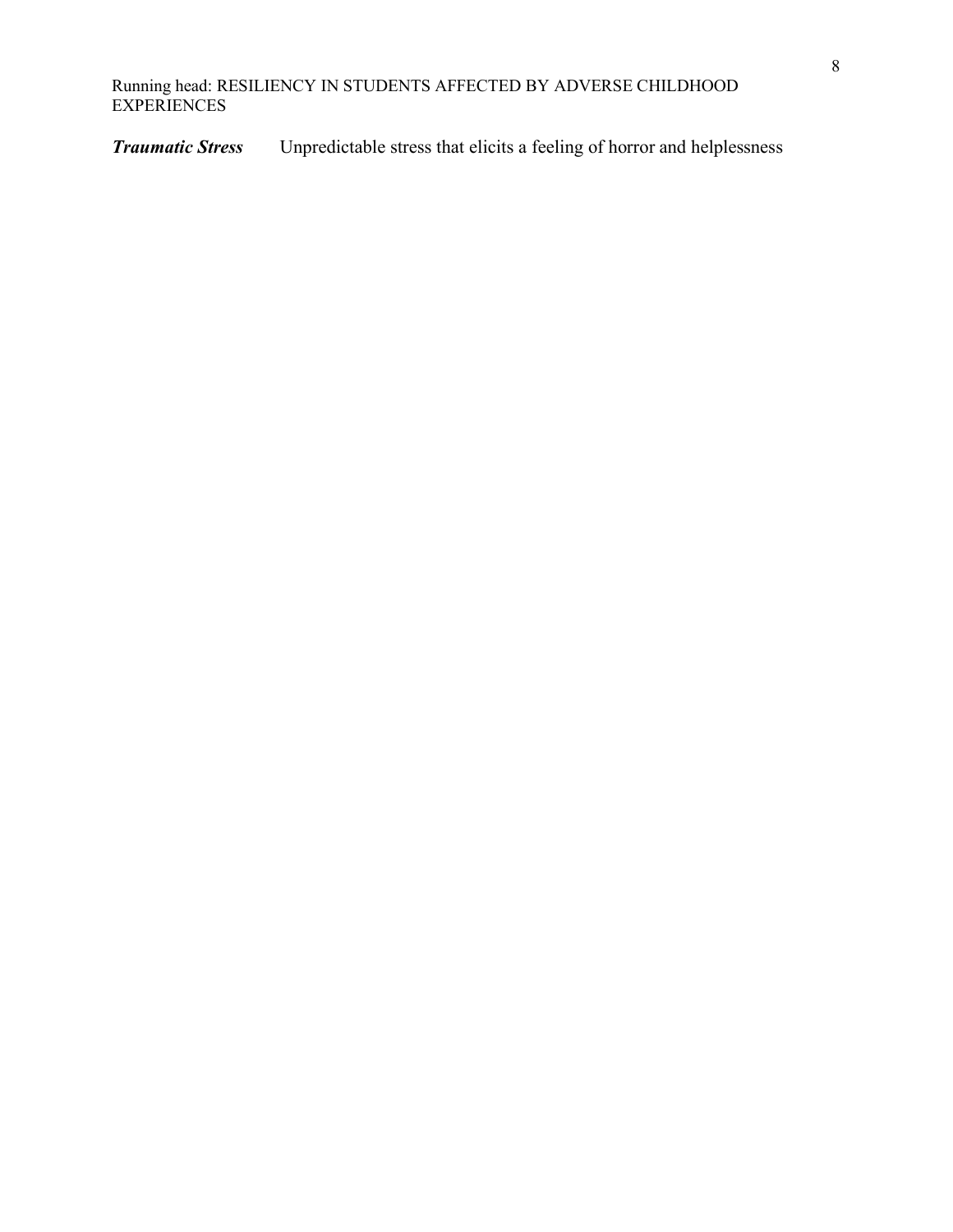#### **Literature Review**

The number of children exposed to adverse childhood experiences is increasing at an alarming rate. Children who have been affected by adverse childhood experiences have faced varying degrees of abuse throughout their childhood to include sexual, mental, physical, emotional and substance abuse that can significantly alter the health and well-being of a child (Soleimnapour, Geirerstanger, & Brindis, 2017; Sciearaffa, Zeanah, P., & Zeanah, C, 2018). It has been reported that over 50% of adolescents in the United States, ranging in age from 12-17 years, have experienced at least one adverse childhood experience, with over 20% having experienced two or more experiences (Soleimnapour, Geirerstanger, & Brindis, 2017). Many studies have reported adverse childhood experiences have negative effects on the socialemotional health and cognitive development of adolescents. Some children who have experienced adverse childhood experiences battle with depression and anxiety as others exhibit behaviors seen as troublesome and problematic by their teachers and peers. The effects of adverse childhood experiences, resources available to students exposed to adverse childhood experiences, trauma-informed care for schools and the role of social workers in the resiliency of students affected by adverse childhood experiences are examined throughout this literature review.

#### **Adverse Childhood Experiences**

Adverse childhood experiences and trauma are having negative, lasting effects on the social-emotional health and cognitive development of our youth (Mendelson, Tandon, O'Brennan, Leaf, & Ialongo, 2015). According to Foster, Gower, Borowsky, and McMorris, "ACE include verbal, physical and sexual abuse by a caregiver, parental substance misuse or abuse, parental intimate partner violence, and parental incarceration, often co-occur and have a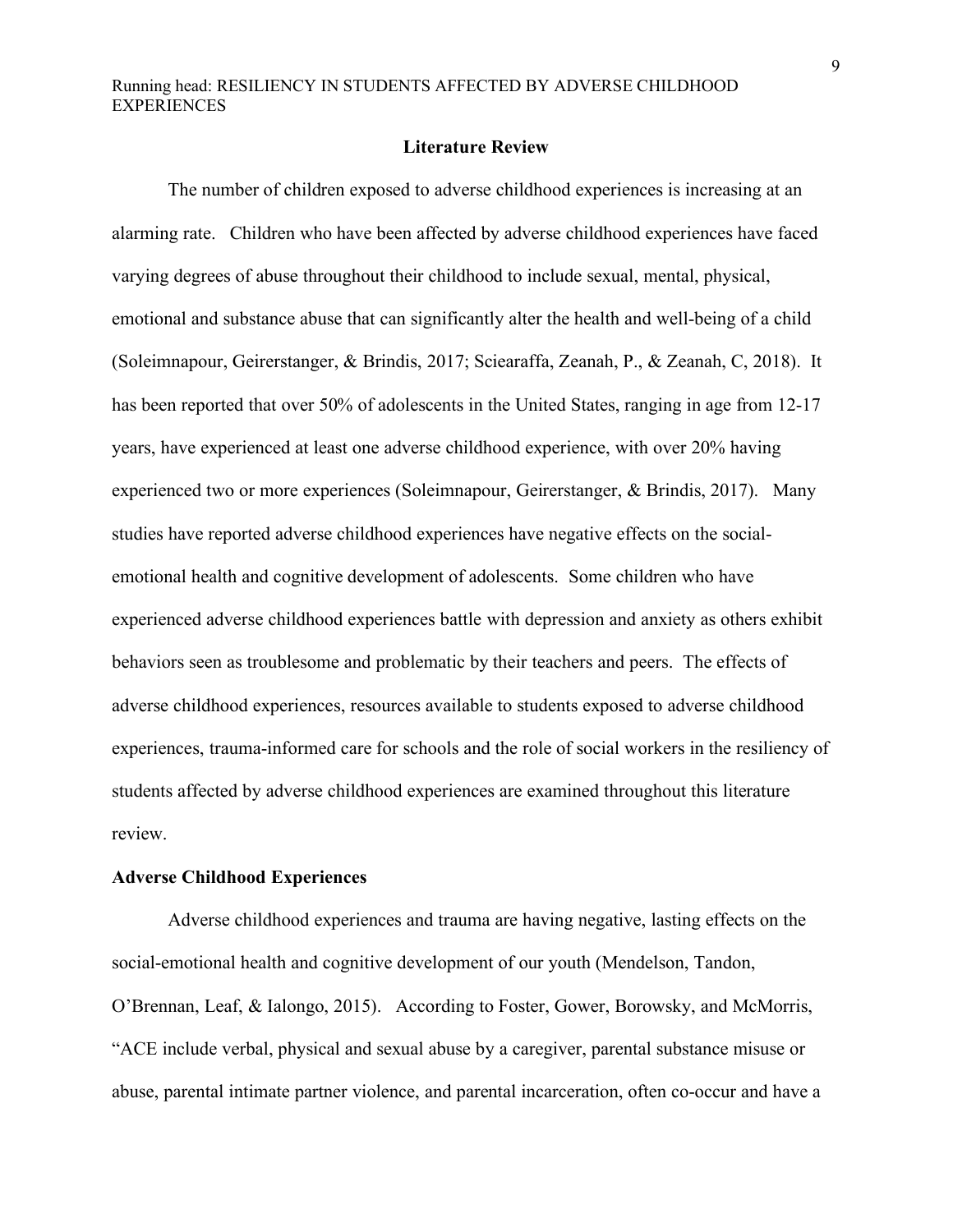strong, graded relationship to heal behavior problems (e.g. the likelihood of poorer outcomes increases as the number of ACE experienced increases)" (p. 11). These ACE experiences lead to trauma symptoms exhibited by students to include isolating oneself, aggressive behaviors, experiencing difficulties with attention and self-control which lead to negative impacts on the child's learning (Frydman and Mayor, 2017). The prevalence of these negative impacts is seen by educators who are not properly equipped to deal with the troubled youth. Without traumainformed care, educators find it extremely difficult to address the symptoms of a child who has experienced adverse childhood experiences (Frydman and Mayor, 2017).

With over half of adolescents in the United States having experienced at least one adverse childhood experience and more than twenty percent having experienced two or more experiences, it is crucial to increase the resources available to students to aid in their resiliency (Soleimnapour, Geirerstanger, & Brindis, 2017). Soleimanpour et al. also state the following:

In fact, there is a much higher prevalence of these negative impacts among adolescents aged 12 to 17 after experiencing more than on ACE. With 3 or more ACEs, nearly half (48%) of youth experience low engagement in school, 44% cannot stay calm and controlled and 41% demonstrate externalizing behaviors (p. 109).

The number of children experiencing adverse childhood experiences are astounding and preventative measures need to be taken to lessen the effects of ACEs. By creating traumainformed schools to address the needs of this ever-growing population, schools can begin to address the challenges a trauma child may face and aid in the overall resiliency of the child.

#### **Effects of Adverse Childhood Experiences on Our Youth.**

Researchers believe stress can induce healthy reactions to various circumstances a child may face and may be viewed as a positive growth experience for a child (Oral, Ramirez, Coohey,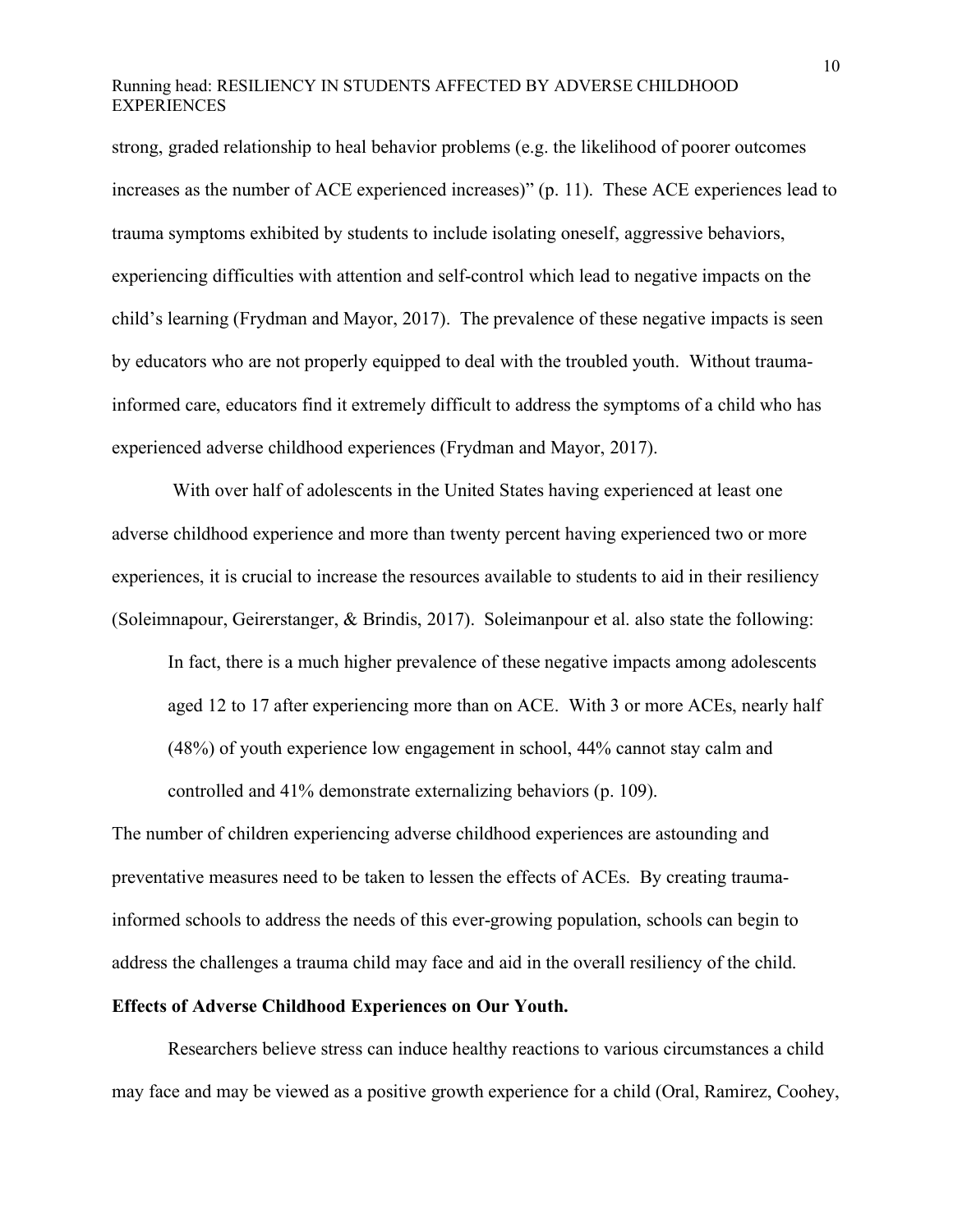Nakada, Walz, Kuntz, Benoit, & Peek-Asa, 2015). Oral et al., 2015 also suggest that if a child lacks a nurturing, supportive environment, sustained stressors over time can lead to toxic stress. There are two primary systems involved in stress response according to Oral et al., 2015, the hypothalamic-pituitary-adrenal (HPA) axis and the sympathetic nervous system. These two systems work together to control the effects that stress can have on one's system. In serious cases where stressors are involved, cortisol, norepinephrine and epinephrine from the adrenal cortex are released into the body causing sugar levels to be off, heart rate and blood pressure to rise and breathing rates can increase (Oral et al., 2015). With these hormonal changes occurring, learning is not a priority for a child. They prioritize and direct focus to coping with the physical impact stress has on his or her body, making it exceedingly difficult to achieve success in school (Oral et al., 2015).

Not only can stress affect a child physically, the effects of toxic stress can lead to changes in relationships or even self-isolation (Scott and Mayor, 2017). Children who have experienced adverse childhood experiences can exhibit outward attention seeking behaviors but can also exhibit isolation and seclusion behaviors as well. Such internal issues as depression and debilitating anxiety can consume a child who has experienced adverse childhood experiences (Scott and Mayor, 2017). Educators need to be trained on how to recognize the various symptoms of a child who has experienced trauma, which can vary greatly within each individual.

# **Resources Available to Students Who Have Experienced Adverse Childhood Experiences**

Although there are limited resources available to students who have experienced adverse childhood experiences, there are positive effects of the incorporation of trauma informed care within schools to aid in the resiliency of students who have been affected by trauma. Trauma informed care aids staff in recognizing the signs and symptoms that a student has experienced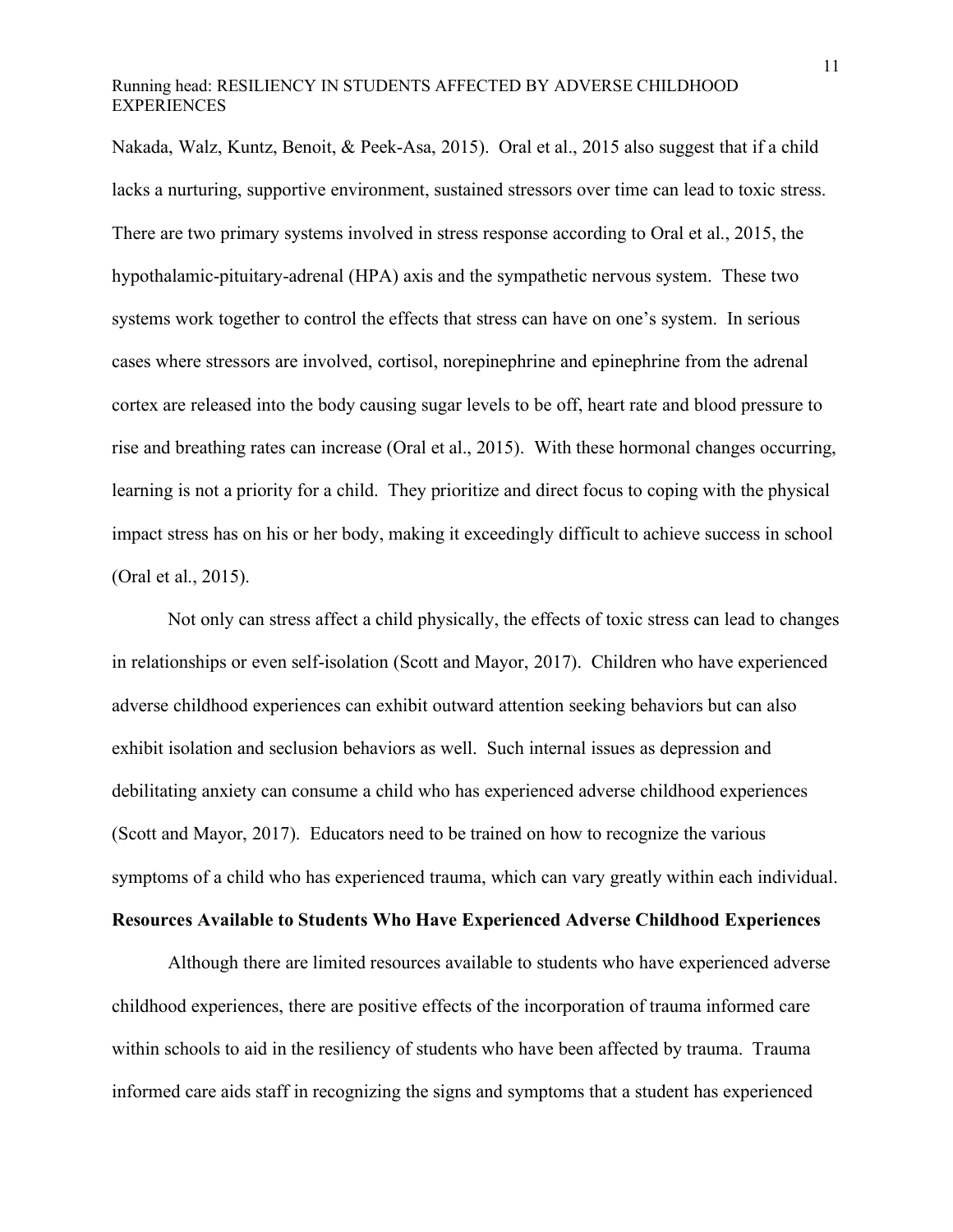trauma. Both (Deckard, 2001) and (Oral et. al, 2016) suggest students who have experienced adverse childhood experiences can show signs of self-isolation, withdrawal from peers and have internal factors such as depression and thoughts of self-harm to begin affecting a student's performance in school. If educators can be trained through trauma informed care, they can begin to recognize these signs and offer students who have experienced adverse childhood experiences strategies and resources that will aid in their resiliency.

**Trauma Informed Care.** Oral et. al, stated**, "**A program, organization or system that is trauma-informed realizes the widespread impact of trauma and understands potential paths for recovery; recognizes the signs and symptoms of trauma in clients, families, staff and others involved with the system; and responds by fully integrating knowledge about trauma into policies, procedures and practices, and seeks to actively resist re-traumatization" as cited by the Substance Abuse and Mental Health Services Administration (SAMHSA), (2015, p. 231). There are six basic principles to TIC as described by Oral et., al (2016): 1) safety 2) trustworthiness and transparency; 3) peer support; 4 collaboration and mutuality5) empowerment of voice and choice; and, 6) cultural, historic and gender issues (SAMHSA 2015, pp. 3-22).

Frydman and Mayor (2017) agree with the suggestion of Overstreet and Matthew (2011) to implement a public health model approach to the integration of TIC within schools to address trauma. Schools need to partner with public health institutions to address the ever-growing mental health needs of our youth. Teachers alone are not equipped to deal with the full scale of the mental health issues that accompany students who have experienced adverse childhood experiences (Frydman and Mayor, 2017). Along with training schools and incorporating programs to aid in TIC, teachers need assistance in treating the mental health of our students beyond the capacity of an overworked school psychologist. Crosby states, "Trauma-informed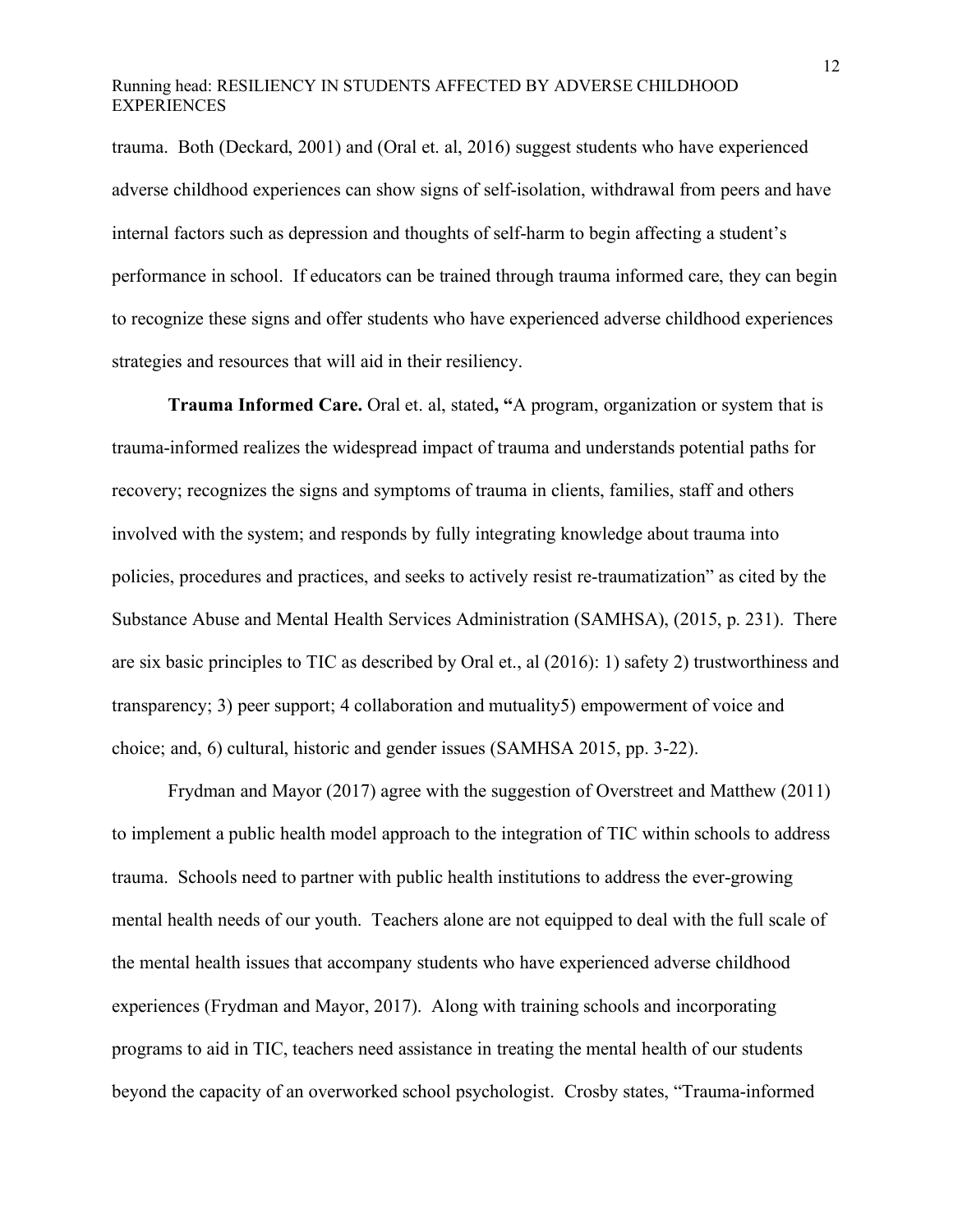education requires buy-in from administrators, disciplinary policies that are sensitive to students, staff professional development, and strong relationships between school staff and mental health professionals" (p. 224, as cited by Oehlberg, 2008). There needs to be a working relationship between schools and mental health professionals to have effective trauma-informed care take place within our schools. Crosby (2015) also emphasizes:

Helping traumatized students to be successful requires a departure from the status quo, where all staff are knowledgeable about trauma and effective ways to address it. It also requires school practitioners to consider the impact on students' ecologies, and the potential for trauma-informed practices in improving these ecologies. This ensures that traumatized youth are not simply discarded as nuisances to the school setting but are embraced and cultivated into individuals who can build for themselves a better future (p. 229).

Often students who have been affected by adverse childhood experiences are problems rather than people. To embrace these troubled students, a change in mindset for the school must be adopted. Many intervention programs schools adopt when transitioning into a trauma-informed care mindset share the philosophy of training the staff to be compassionate when dealing with students who have faced adverse childhood experiences (Mendelson et. al, 2015).

**School Programs for Trauma-Informed Care in Schools.** There are programs schools can begin to integrate into the curriculum which will aid in the resiliency of students who have been affected by adverse childhood experiences. These programs would benefit all students, not just those affected by ACEs (Mendelson et. al, 2015). Mendelson et.al (2015) suggest all students can benefit from the mindfulness strategies offered through intervention programs as. Many schools concentrate on behavior issues accompanying trauma such as disruptive behaviors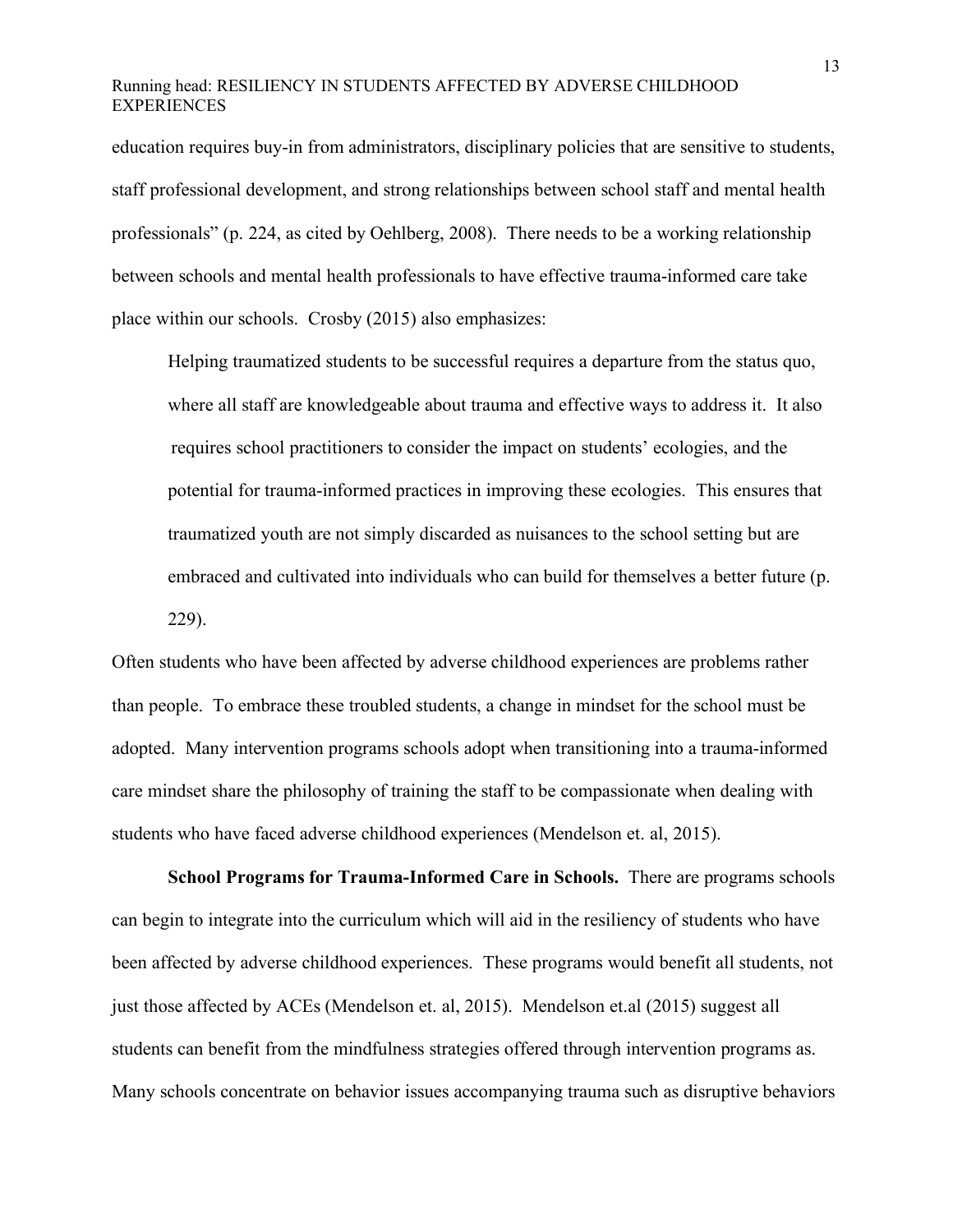and aggression, but according to Mendelson et. al (2015), schools need to change their focus to include students who internalize trauma which may lead to depression and isolation.

The RAP Club provides a 12-session intervention and "[t]argets school success by providing students with evidence-based skills for regulating emotions and making effect decisions" (Mendelson et. al, 2015, p. 143). The RAP Club was created based on the work of a treatment program that concentrated on trauma called Structured Psychotherapy for Adolescents Responding to Chronic Stress (SPARCS) (Mendelson et. al, 2015). The National Child Traumatic Stress Network reported SPARCS, "[w]as found to improve various difficultiesincluding trauma, depressive, and anxiety symptoms, impulsivity, attention, and risk behaviors" (Mendelson et. al, 2015, p. 143). Students participating in this intervention had two 45-minute sessions twice a week over a six-week period (Mendelson et. al, 2015). These students did not miss important instruction time, as the sessions were held during a resource block and the intervention was found to have positive effects on coping strategies for students who had been affected by adverse childhood experiences and benefiting the climate of the school for all students (Mendelson et. al, 2015).

Another program yielding positive results on students who have been affected by adverse childhood experiences is the Reading, Writing, Respect and Resolution (4Rs) (Aber, Brown, Jones, Berg & Torrente, 2011). Aber et. al (2011) state, "[e]levated rates of child psychopathology are commonly associated with exposure to violence and trauma" (p. 412). Schools need to become a place of focus for preventative measures when dealing with trauma because school is where the students spend much of their time (Aber et. al, 2011). There are two basic components to the 4Rs program. The first component is focused on grades K-5 and is a literacy-based curriculum focused on conflict resolution and social-emotional learning (Aber et.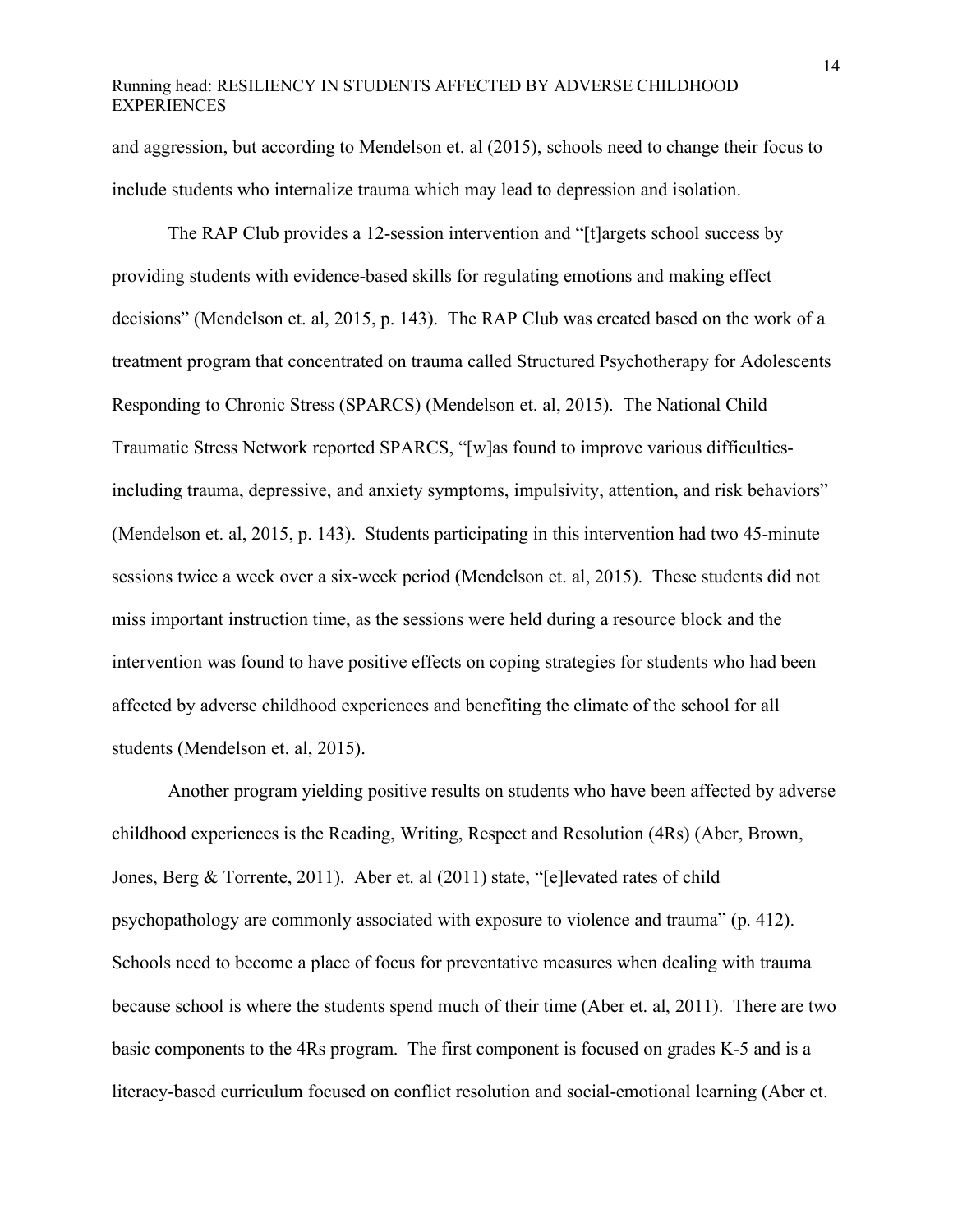al, 2011). The first component consists of seven units with 21 lessons. The second component is the professional development provided to the staff on how to implement the 4Rs program (Aber et. al, 2011). The first component is centered on children's books with varying themes the students can connect to their own lives, followed by social-emotional learning lessons (Aber et. al, 2011). The professional development component offers teachers 25 hours of training followed by classroom coaching (Aber et. al, 2011). The 4Rs Program has proven to have positive impacts on all students involved, not just those who have been affected by adverse childhood experiences. Aber et. al (2011) suggest this program can become a consistent, integrated part of daily instruction within schools. If the consistent incorporation of The 4Rs program takes place, it can "significantly improve the quality of key aspects of children's social settings such as the quality of their classroom interactions with teachers and peers, and reduce the risk of aggressive behavior, depression, and ADHD, three of the most ubiquitous form of psychopathology associated with exposure to trauma and violence" (Aber et. al, 2011, p. 417).

Walkey and Cox firmly believe that a school needs to strongly consider the design of an intervention program and the guidelines to prevention and intervention foundational measures before committing to an intervention program (2013). Multiplying Connections is a program that created an acronym, CAPPD, aiding schools in becoming more trauma responsive (Walkey & Cox, 2013). CAPPD was created as a reminder to staff to remain calm when dealing with trauma-induced situations, attuned to the body language of children, be present in the situation with a child that that has experienced an adverse childhood experience, be predictable in the routines developed with children and as a reminder to not let the emotions of a child escalate your own ( $de$ -escalate) (Walkey & Cox, 2013). The acronym serves as a reminder of how to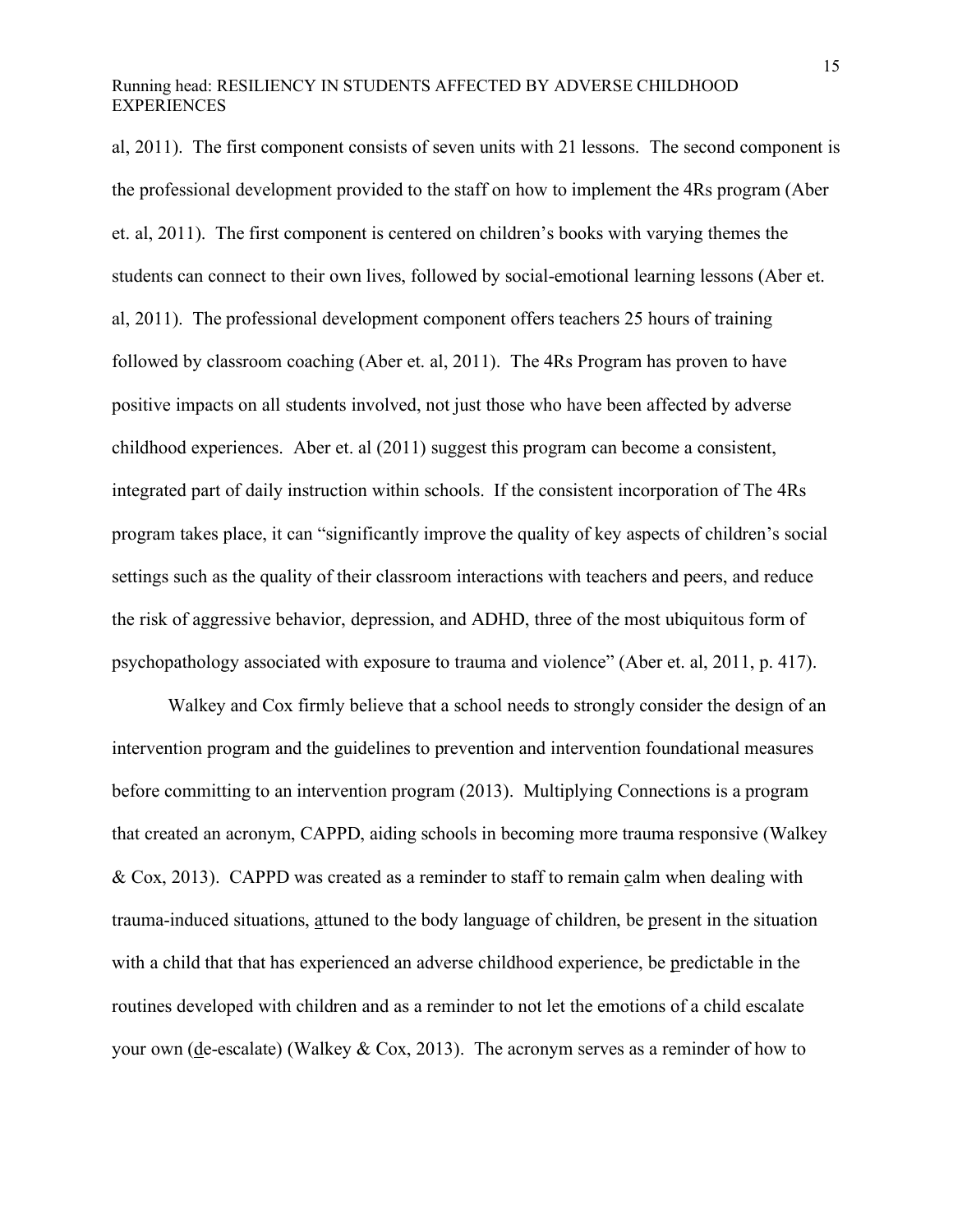create positive relationships with children who have been exposed to adverse childhood experiences.

Conn, Urbach, Butler, King & Yussman (2018) state, "[r]esiliency skills, such as selfregulation and community connection, are teachable and can mitigate the negative impact of ACEs" (p. S50). During a study, students who had experienced three or more ACEs were identified and attended small group sessions every week for an eight-month time frame (Conn et. al, 2018). The weekly sessions used an Adolescent Dialectical Behavior Therapy (A-DBT) curriculum (Conn et. al, 2018). The results of this intervention showed an improvement in overall resilience in the students participating and the classroom performance of the participants after the intervention was comparable to their peers (Conn et. al, 2018).

The state superintendent of schools in Washington state adopted a "compassionate approach to learning and teaching" (Walkey & Cox, 2013, p. 125) and released the "10 Principles of Compassionate Schools" which can be used as a guide for a school adopting a trauma-informed care. These principles are centered on altering the culture and climate of the school by providing training for all involved while concentrating on compassion and communication using data to identify students affected by trauma (Walkey & Cox, 2013). The school social worker plays an integral role in implementing any trauma-informed intervention program within a school.

# **Role of the School Social Worker**

A school social worker has an integral role in the implementation of any trauma-informed intervention program a school may try. According to the School Social Work Association of America, "School social workers are trained mental health professionals who can assist with mental health concerns, behavioral concerns, positive behavior support, academic, and classroom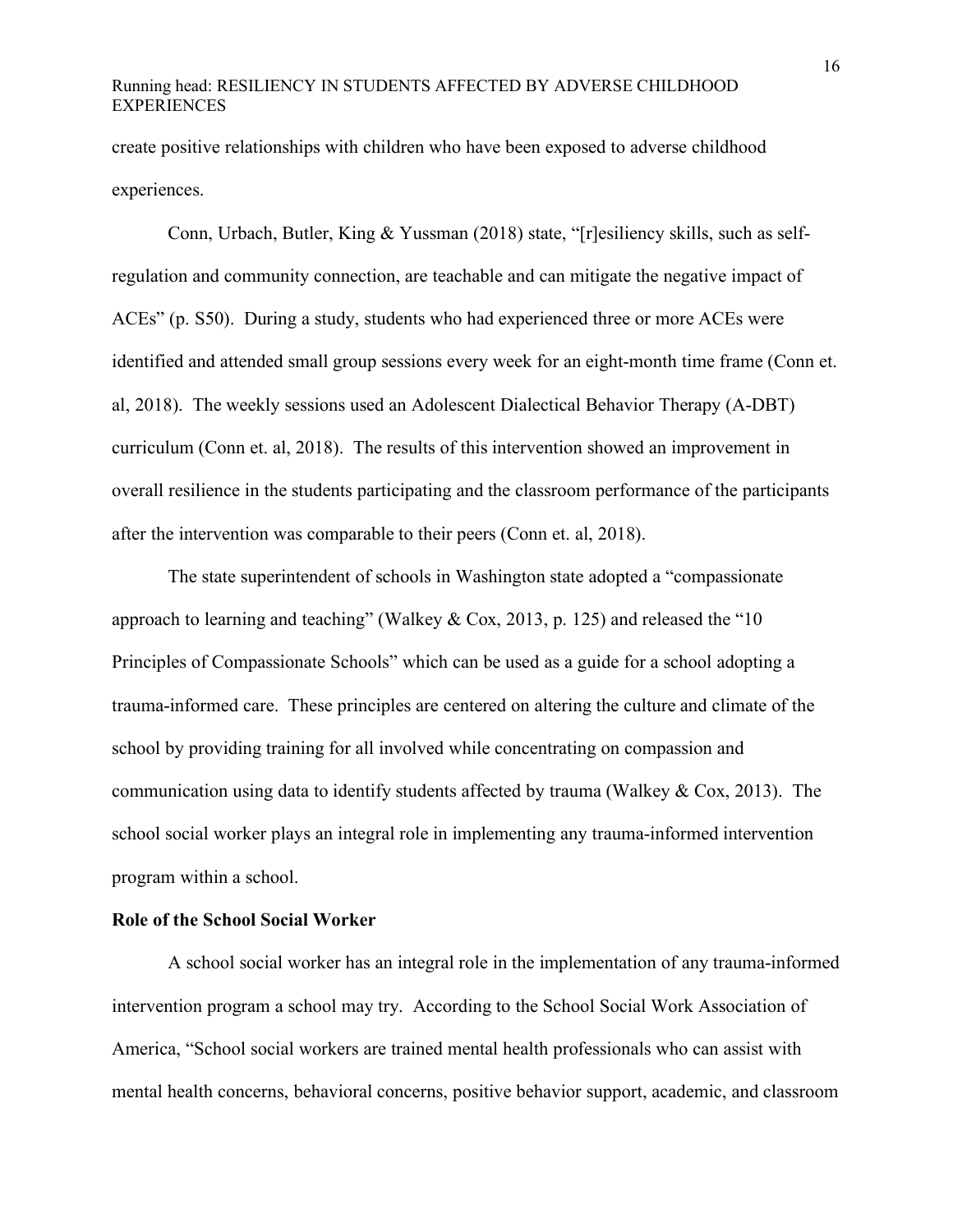support, consultation with teachers, parents and administrators as well as provide individual and group counseling and therapy" (Retrieved from www.sswaa.org "Role of School Social Worker," 2019). A school social worker is a trained mental health professional. Much of the research supporting the implementation of trauma-informed care within our schools suggests schools partner with mental health professionals to further support students who have been affected by adverse childhood experiences. Not only are school social workers trained mental health professionals, they have access to mental health organizations schools may not have access to on their own. Frydman and Mayor (2017) state, "[s]chool social workers should be aware of public health models promoting prevention, data-driven investigation, and broad-based trauma interventions" (p. 238).

Frydman and Mayor (2017) suggest school social workers employ a preventative approach to trauma and take a lead role in educating the staff of school systems in traumainformed care. Frydman and Mayor state, "[f]acilitating this implementation will help to establish a tone and sharpened focus with the school community, norming the process of articulating and engaging with traumatic material" (p. 245). Likewise, Walkley & Cox (2013) have similar beliefs that school social workers should have a leadership role in leading their schools towards becoming trauma informed. Social workers are often key members of a behavior team for a student, creating Behavior Intervention Plans and often observing a student during a Functional Behavior Assessment (FBA). Social workers are able to use the knowledge gained from an FBA plus the knowledge of trauma-informed school intervention programs to identify students who have internalized the effects of an adverse childhood experience as well as the students who are exhibiting outward behavioral changes due to the ACE.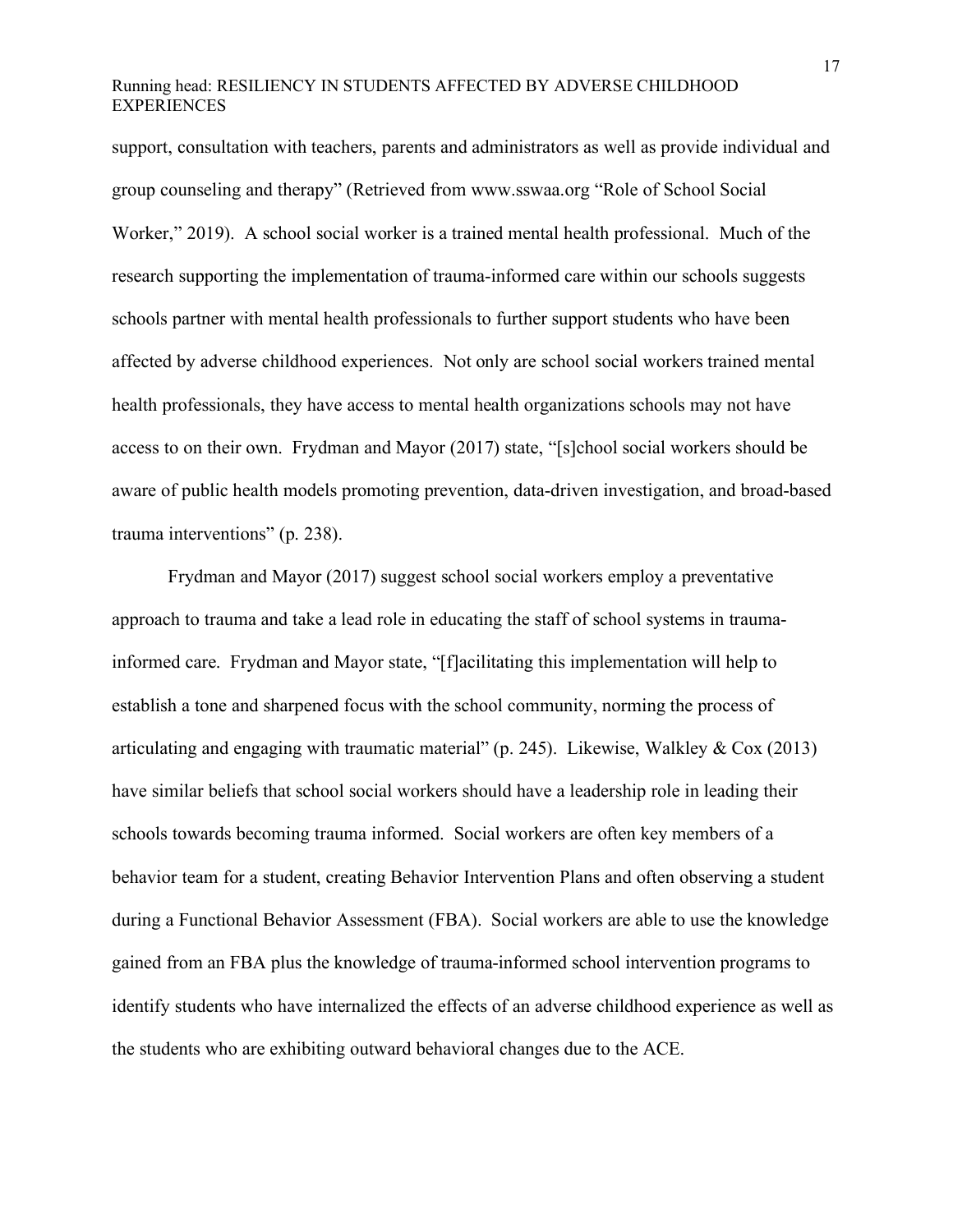School social workers should take a lead role in providing education on trauma-informed care and the prevalence of trauma within our schools to not only the school, but to the surrounding community. Trauma can be viewed as a very negative, intimidating topic to those who are uneducated of its prevalence and negative effects.

#### **Positive Relationships**

As schools move in the direction of becoming trauma-informed, great emphasis needs to be placed on strong, positive relationships between staff and students. Students spend more time with teachers than they do their own families during the school year. This time needs to be built on the foundation of strong, positive relationships which create safety for a student who has been affected by adverse childhood experiences. Walkey & Cox (2013) believe once students feel safety has been established for their physical and emotional being, the powerful impact of positive relationships will create a climate of "respect and generosity of spirit" within a school (p. 126). Foster, Gower, Borrowsky & Morris (2017) share the same beliefs by stating, "[s]upportive relationships with adults outside the family have been shown to help youth cope with adverse circumstances, both physiologically and psychologically" (p. 31). Foster et. al (2017) goes on to state "positive student-teacher bonds have demonstrated benefits for psychosocial adjustment" (p. 31). At the heart of the solution to aid students with adverse childhood experiences should be a strong, positive relationship with an adult within the school.

#### **Summary**

Isolation, aggression, attention issues and lack of self-control are some of the multitude of negative, lasting effects that adverse childhood experiences can have on youth. The importance of creating trauma-informed environments to address the needs of children affected by ACEs is becoming more apparent as the number of children experiencing adverse childhood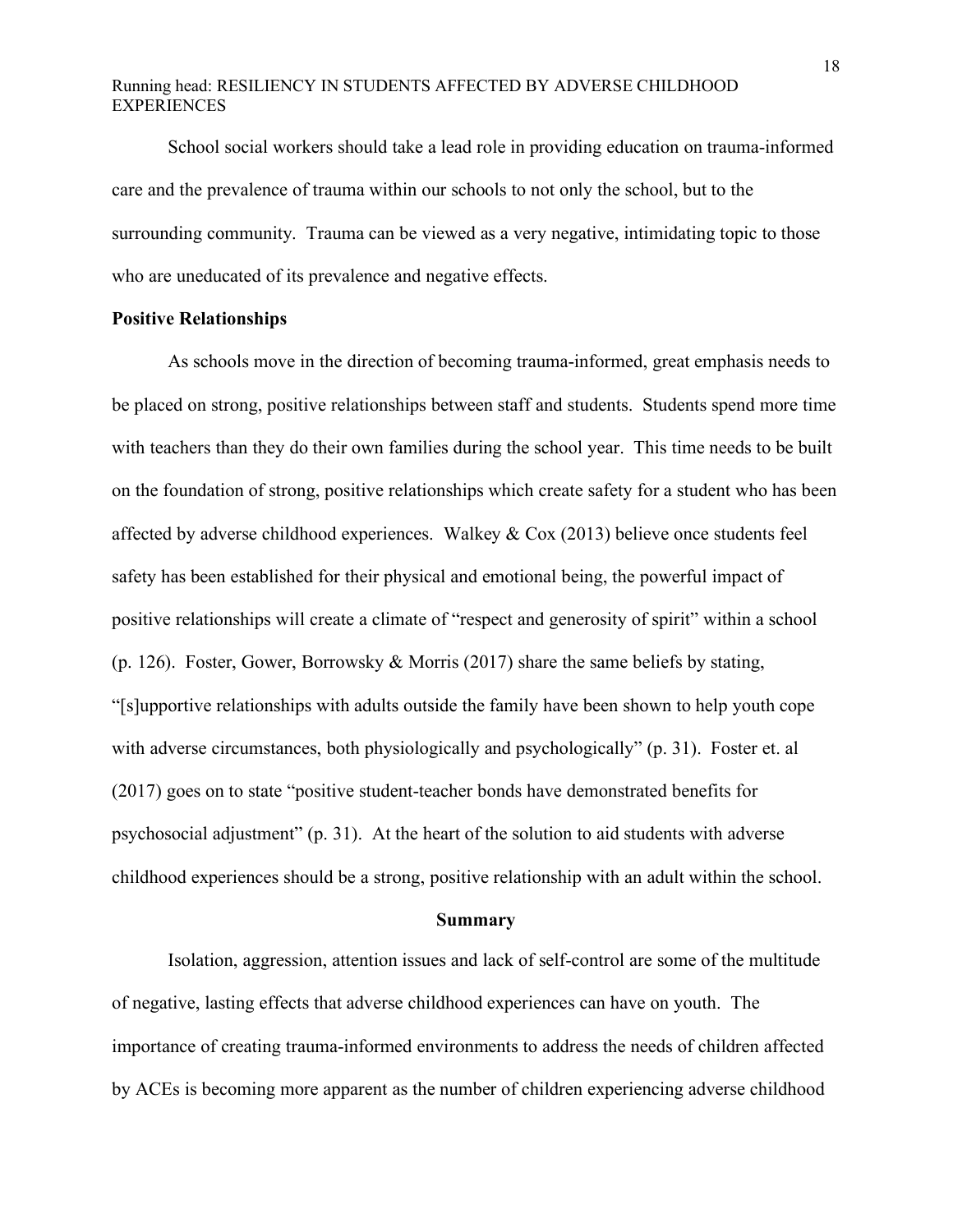experiences continues to grow at an alarming rate. Educators need to be trained on how to recognize children who have been affected by trauma. Over half of the adolescents in the United Stated have experienced at least one adverse childhood experience (Soleimnapour, Geirerstanger, & Brindis, 2017). Trauma-informed care programs providing mindfulness strategies to aid in student regulation of the negative emotions evoked by exposure to adverse childhood experiences are critical to the success of these students.

The important role of a social worker within a school needs to be recognized. A social worker is a trained mental health professional who has the ability to educate the staff on traumainformed care through various school programs. A social worker also plays a crucial role in working with families to provide resources to aid in the resiliency of a child affected by an adverse childhood experience. Social workers can offer strategies aiding educators in building positive relationships with students affected by adverse childhood experiences.

#### **Methodology**

The study employs a structured interview to voluntary participants to identify education professionals' perception of resources available to students who have experienced adverse childhood experiences and to gather data on teacher preparedness when dealing with students who been affected by adverse childhood experiences and the resiliency of these students.

# **Method of Inquiry**

A structured interview of staff working with children who have been affected by adverse childhood experiences will uncover educational professionals' perceptions of resources available to these students. Research supports the lack of resources for these students, especially when dealing with the resiliency of these students and suggests the need for the incorporation of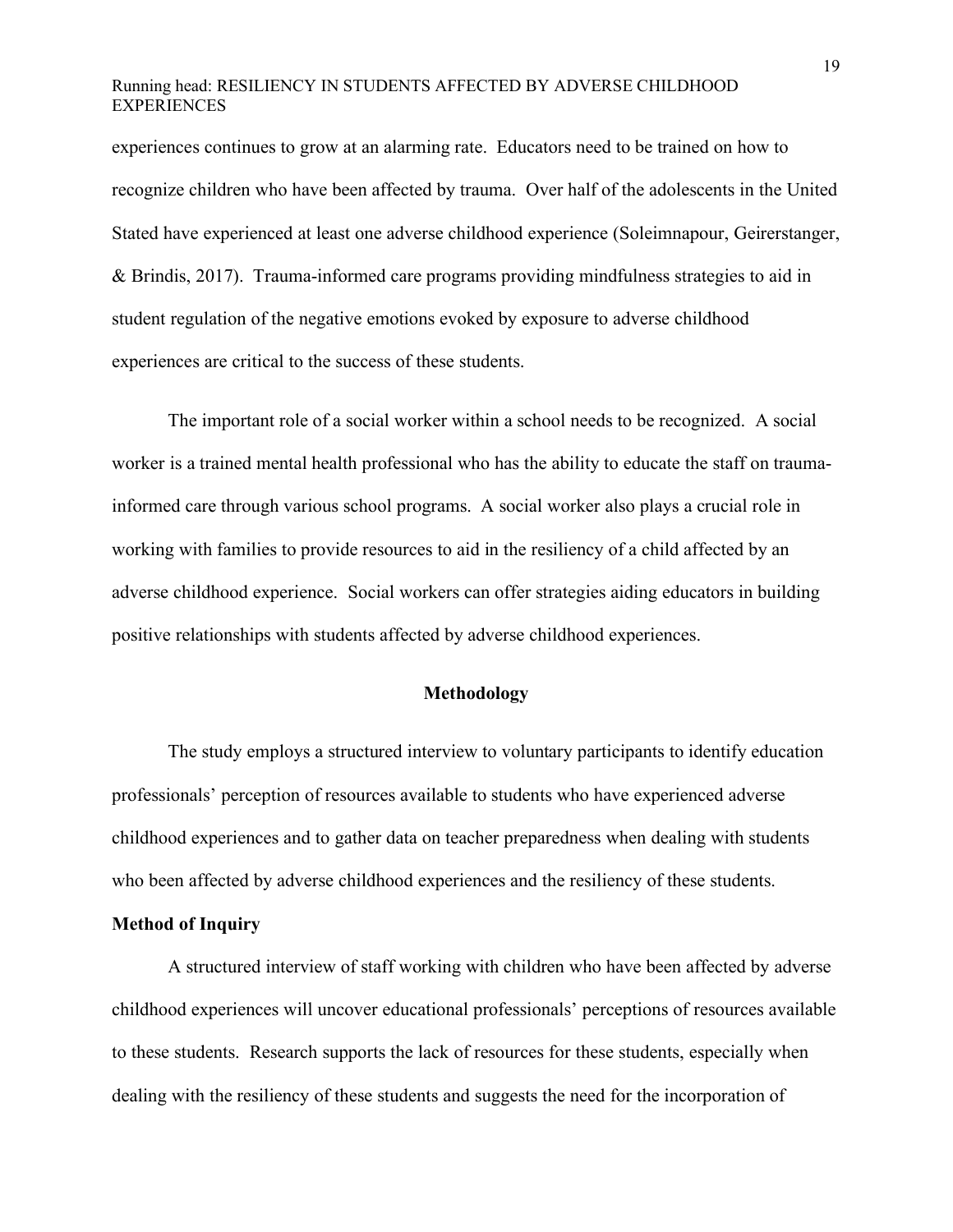trauma-informed care within our schools. Teacher knowledge of the intervention programs available to schools through the incorporation of trauma-informed care will also be gathered through the structured interview process. By interviewing teachers who work closely with students who have been affected by adverse childhood experiences, data were collected on principal, counselor and teacher perception of the preparedness, knowledge and resources available to staff to aid students who have experienced ACEs.

#### **Procedures**

Participants were recruited using letters explaining the purpose and goal of the research project. Staff members that provided consent were enrolled into the study. The study was approved by the university Institutional Review Board and the participating school division, Spotsylvania County (VA) Public Schools.

Staff members were invited to participate in the study. The staff members chosen to participate in the study included the principal, the school counselor and three classroom teachers. Participants were scheduled for a structured interview session via telephone. The staff members provided consent to allow and audio recording of their responses to occur. During the interview session, the following four questions were asked of the staff member:

> 1. Children regularly exposed to certain parental behaviors like spousal abuse may internalize their feelings about what is happening to either of their parents. You may have children in your classes who are affected by these acts. There are more examples, of course, and are termed Adverse Childhood Experiences. Have you worked with a student you suspected or was identified as having an ACE? If so, what did you see in terms of behaviors? If not, I am going to give you several examples of behaviors caused by ACEs. After each behavior, tell me if you have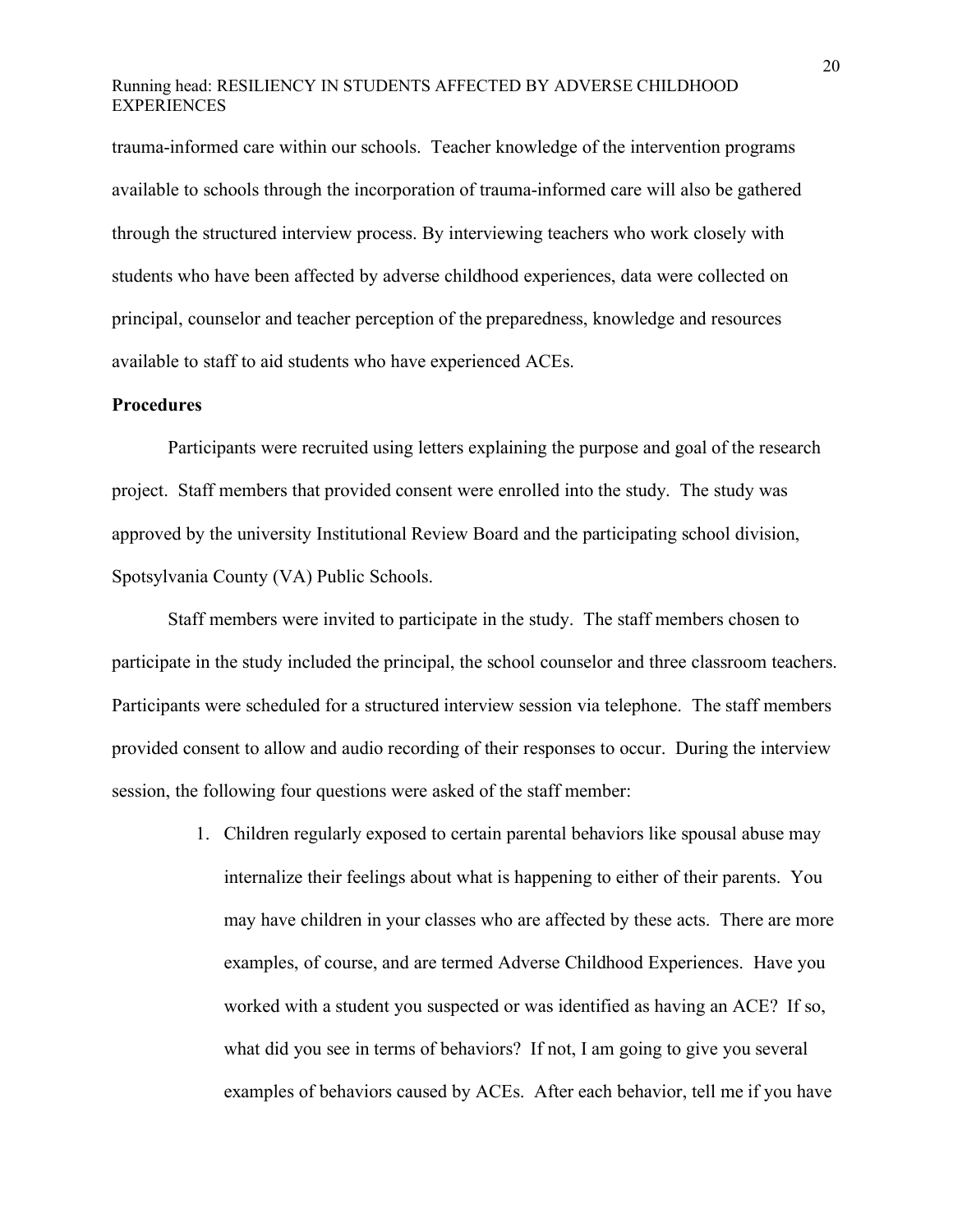seen this behavior with one or more of your students (Sudden withdrawal from peers, angry outbursts, signs of anxiety, daydreaming or difficulty paying attention to tasks). What challenges did you have in working with the student(s) that exhibited the above behaviors?

- 2. If you have worked with a student who is demonstrating behaviors caused by ACEs, what resources might you want to have available to you? What support might you need to help the student develop coping strategies so s/he can be able to fully participate in learning? What external supports (e.g., counseling, group work) would be helpful for a child affected by an ACE?
- 3. Education professionals develop a "tool bag" of strategies to help children develop academic skills and to grow socio-emotionally. We know children today face a host of ever-changing challenges-even traumatic experiences. Let's say you are mentoring a new teacher. What "tools" would you suggest a new education professional use when aiding a child affected by an ACE? What might be additional training and access should new education professionals have?
- 4. Education professional wear many hats and assume more roles than "just a teacher." Education professionals, at times, assume the role of a parent, a counselor, a nurse, a mediator and often that of a mental health professional helping students navigate through traumatic experiences. Throughout the foundational courses offered to someone seeking a degree in education, do you feel that enough emphasis is placed on learning about the social-emotional health of a child? If so, what courses have prepared you to aid a child who has been affected by an adverse childhood experience? If no, what courses do you feel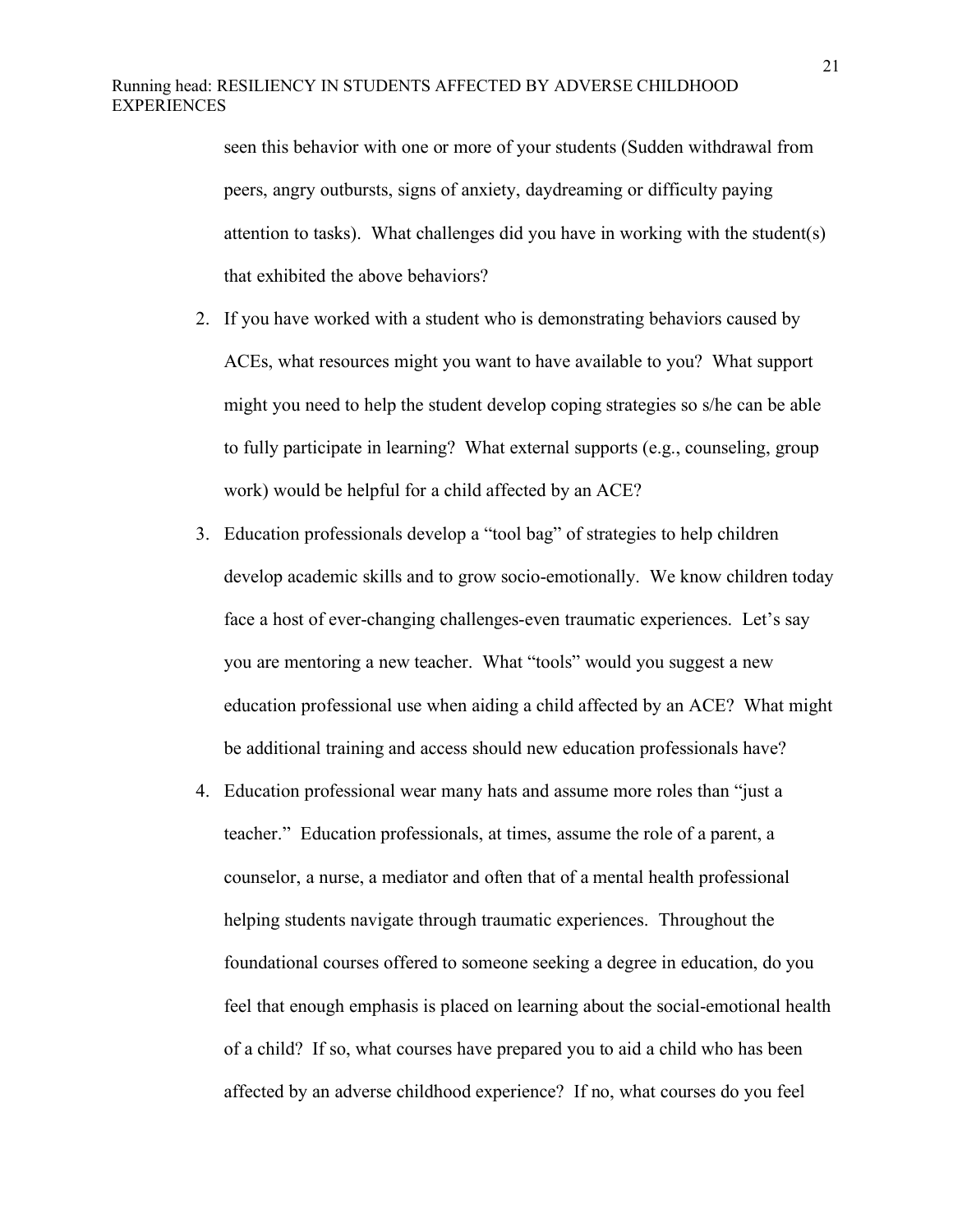need to be integrated into preparing educators to deal with the effects of trauma on our youth?

The researcher did both an audio recording and written transcription of the responses provided by interview participants. The data were then organized into a table of responses that compared each of the respondent's responses, finding common themes among the perceptions of educational professionals. Upon transcribing the responses of each interviewee, a table was created logging the various responses to each interview question to the research to find common patterns and themes. The data were then examined further to contrast varying perceptions of the challenging behaviors displayed by students who had experienced an adverse childhood experience, resources available to education professionals to aid in the resiliency of these students, tools and strategies for new education professionals entering the field and preparation to deal with the mental health challenges of students.

#### **Findings and Conclusions**

Five education professionals were asking to participate in a structured interview process that included four questions addressing the resiliency and resources available to students who have experienced one or more adverse childhood experiences. The participants included a principal (respondent 4), a school counselor (respondent 2) and three classroom teachers (respondents 1, 3 and 5). At the heart of every education professional is the desire for all students to succeed, no matter the external factors that a child may be faced with such as adverse childhood experiences. A thematic analysis approach was used to analyze the data collected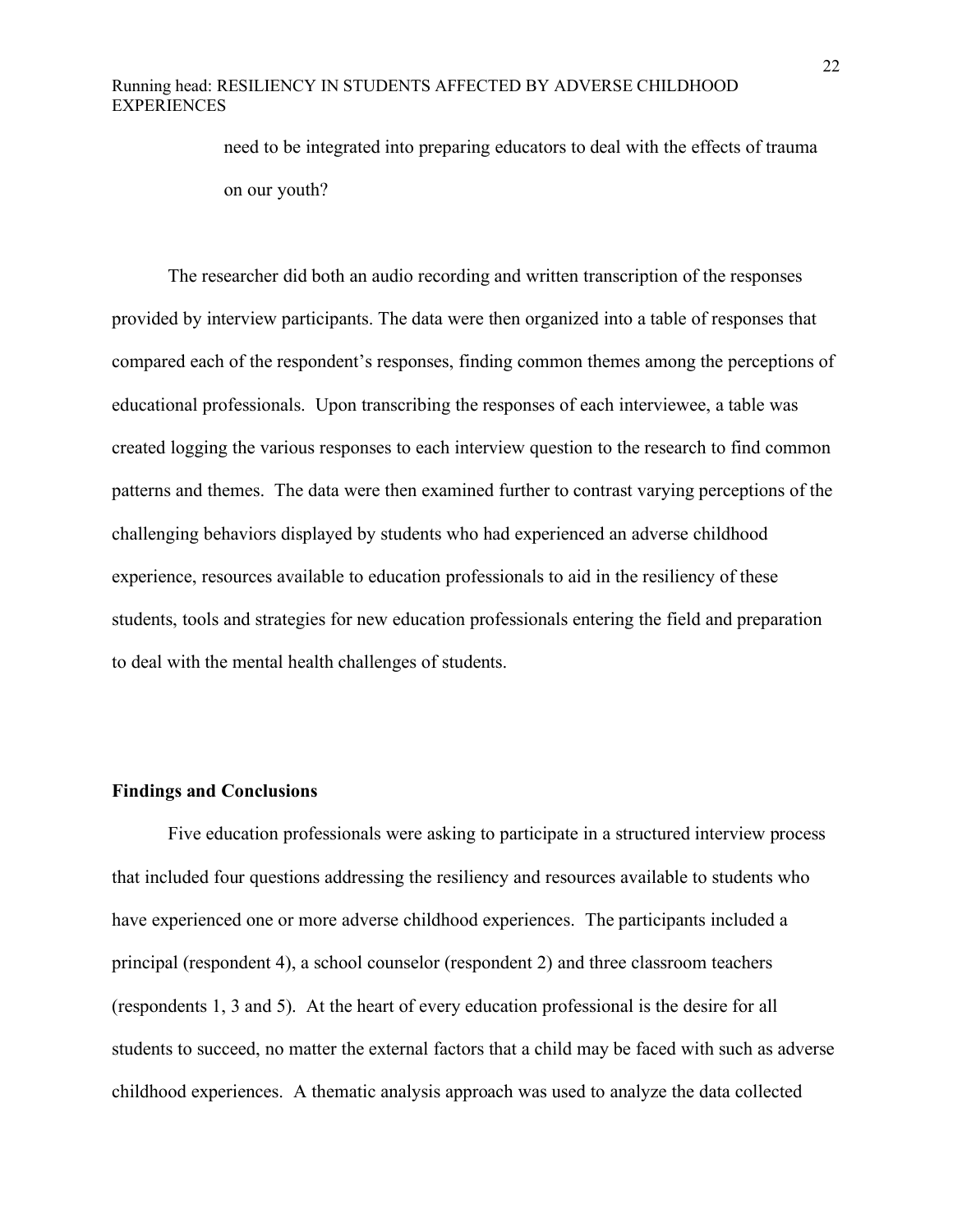during the structured interview process to identify common patterns and themes within the responses. Various common patterns and themes emerged from the structured interview process. The most common theme which surfaced was the passion and empathy each education professional described through his/her responses to the interview questions. The data collected supported the need for the implementation of trauma-informed care within our schools.

| Respondent    | <b>Challenging</b><br><b>Behaviors</b><br>Witnessed | <b>Lack of Resources</b><br>Available | <b>Lack of Training</b> | Lack of<br>Preparation |
|---------------|-----------------------------------------------------|---------------------------------------|-------------------------|------------------------|
| 1 (Teacher)   |                                                     |                                       |                         |                        |
| 2 (Counselor) | $\Lambda$                                           |                                       | Λ                       |                        |
| 3 (Teacher)   |                                                     |                                       | △                       |                        |
| 4 (Principal) |                                                     |                                       |                         |                        |
| 5 (Teacher)   |                                                     |                                       |                         |                        |

*Figure 1: Themes discovered from Meta-Analysis* 

As shown in *Figure 1*, all respondents stated they had witnessed challenging behaviors from students who had experienced one or more adverse childhood experiences. When asked if s/he had worked with a student s/he had suspected or was identified as having an ACE, respondent 5 stated, "No." When specific behaviors were listed that normally accompany a student who had been affected by an ACE, respondent 4 stated, "I guess I have worked with students who have been affected by trauma or an adverse childhood experience and I did not even know it." The initial response from Respondent 5 suggests a comprehensive understanding of what adverse childhood experiences and trauma itself are lacking for this education professional. Respondent 4 stated, "Absolutely, in all shapes and forms" when asked if s/he had worked with a student suspected of or having been labeled as having experienced an ACE. Respondent 4 suggested that all education professionals need to assume that each child they are working with has experienced some sort of traumatic event in his or her life. With this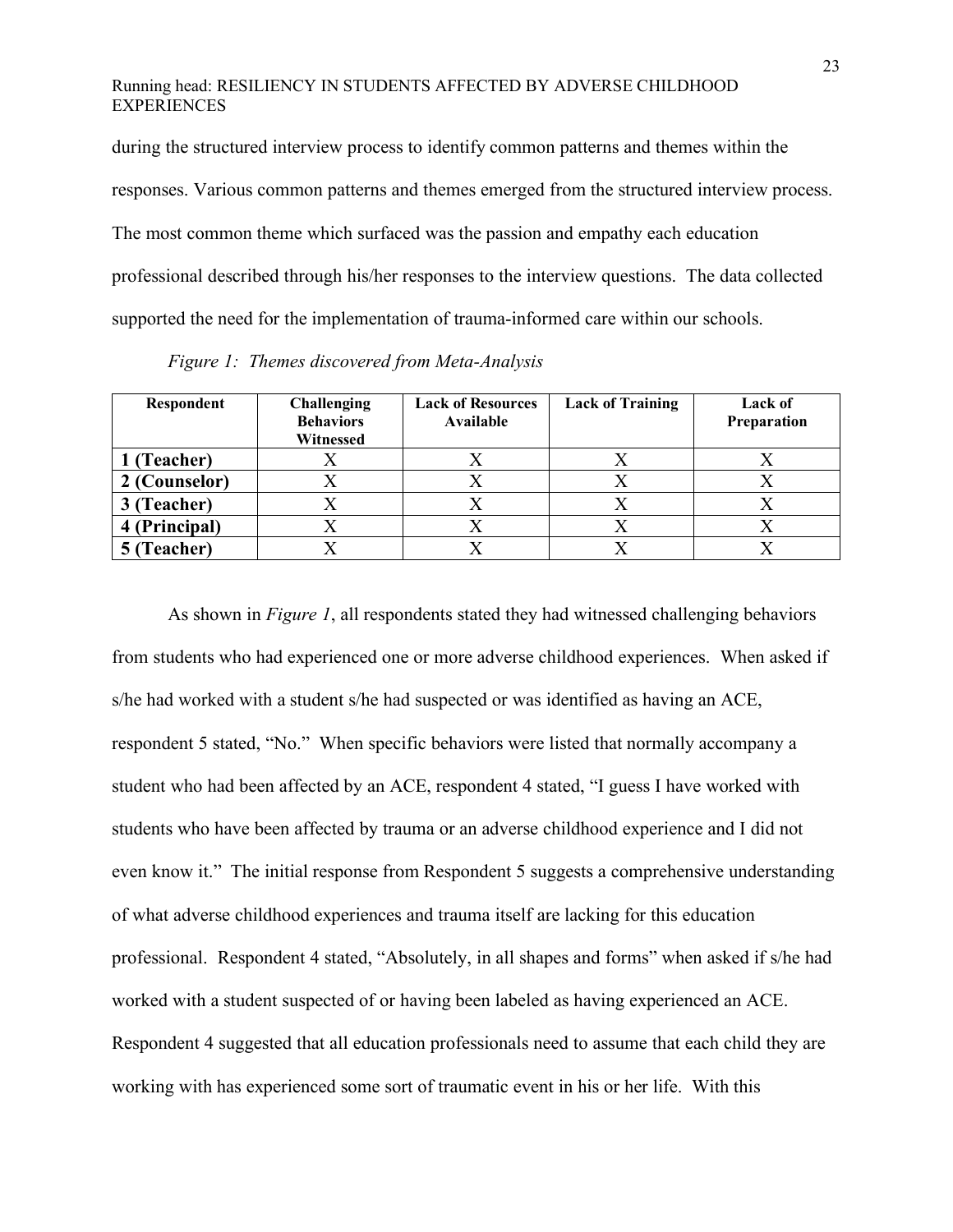assumption, education professionals can have a trauma-responsive outlook on public education. The differing perceptions of respondent 4 and 5 are based on each individual's knowledge of the effects of trauma on youth, which supports the ever-growing need for schools to become trauma informed.

Respondent 1 referred to the ever-growing needs of youth pertaining to trauma-informed care stating, "The challenging behaviors witnessed by students affected by an adverse childhood experience affect the collective whole of a classroom." Respondent 3 agreed with Respondent 1 stating, "When a student that has been affected by an adverse childhood experience has a bad day, we all have a bad day." The perceptions of the effects of the challenging behaviors presented by students who have been affected by adverse childhood experiences were deemed negative by all respondents, having a lasting impact on a student's overall academic performance.

The perceptions of respondents 1, 3 and 5 allowed for a more detailed explanation of challenging behaviors displayed by students who have experienced at least one adverse childhood experience due to the time spent with the student within the classroom setting. The perceptions of respondents 2 and 4 varied due to the role these individuals play in the life of a student who has been adversely affected by trauma. The roles of respondents 2 and 4 take on more of an intervention approach when challenging behaviors are displayed by the student, rather than working with the student closely within a classroom setting.

*Figure 1* also illustrates that all respondents feel there is a lack of resources available to education professionals, lack of training, and preparation to aid a student who has been affected by an adverse childhood experience. The need for trauma-informed care training emerged as a major factor. The perception of the need for trauma-informed care varied among the respondents,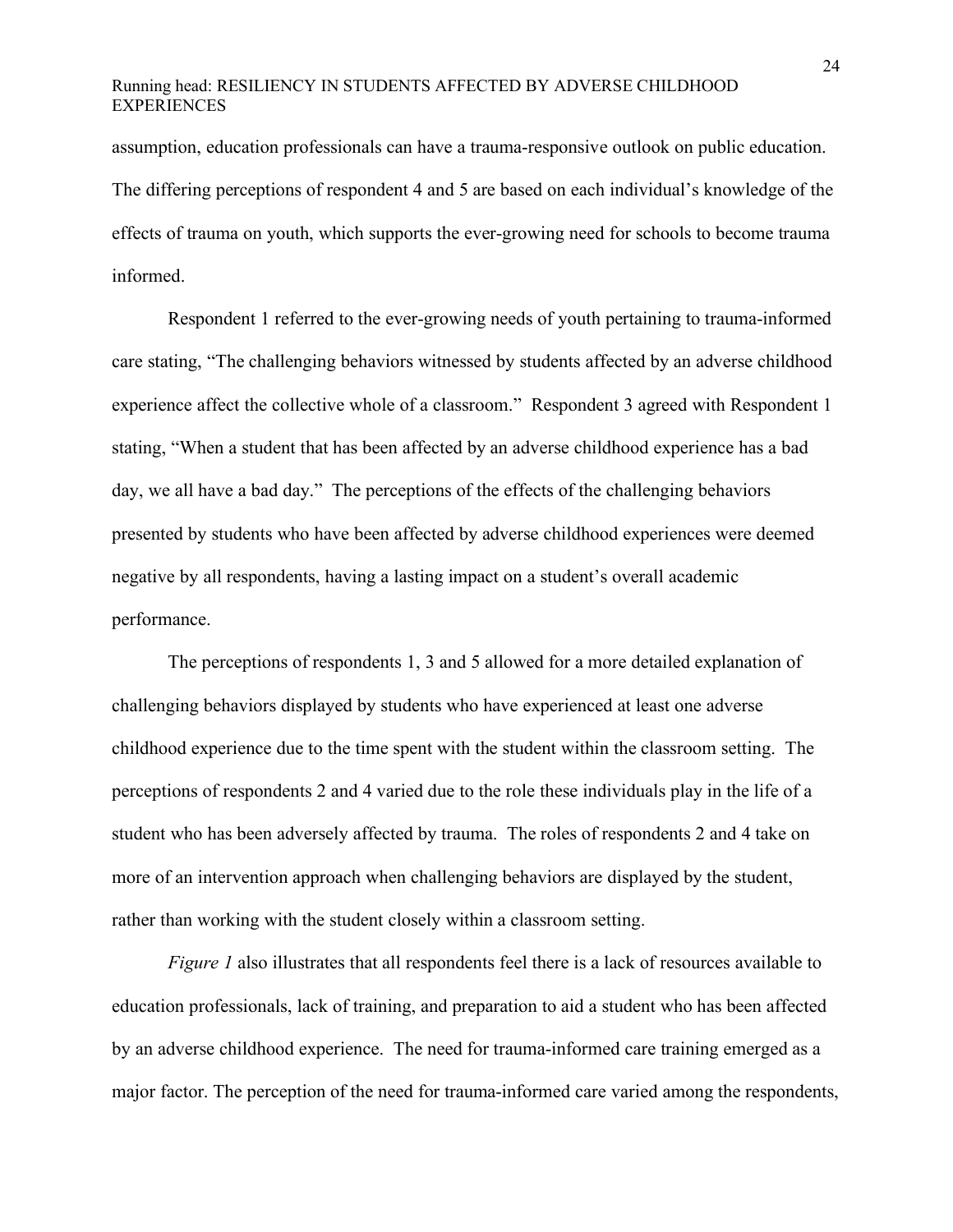but the overall need was evident in all responses. Respondent 4 expressed a broader view for the training of educational professionals on trauma. S/he suggested to use a "tiered approach to embedded professional development for the staff." S/he explained "Tier 1 would be the basic comprehension of what trauma is and how to recognize the effects of trauma within our student body." "Tier 2 would involve research-based, effective instructional strategies to be implemented within the classrooms to reach all students, even those adversely affected by trauma," according to Respondent 4. The last tier described by Respondent 4 was "The identification of students that needed to be referred to a Trauma Response Team that would then offer more intense, and at times, resources outside of the school to be provided by the school social worker." The tiered approach described by respondent 4 has yet to be implemented within the school. The tiered approach described by respondent 4 would bring trauma-informed care to the forefront and aid in the overall comprehension of what trauma is and how to aid in the resiliency of students affected by adverse childhood experiences.

The need for additional training in trauma and the mental health issues facing students was expressed by all classroom teachers interviewed. Respondents 1, 3 and 5 each expressed that the need for trauma-informed care needs to be a priority for all building leaders. Although respondent 4 described a tiered approach to address the need for training for staff, one must question why this tiered approach has yet to be put into action by building leaders within the school. Respondent 1 referenced that often professional development opportunities are tied to funding. S/he even expressed that a college course s/he was teaching online was cut because there was no funding and stated, "Mental health in education was not seen as a "core" class. It was viewed as an elective course and not seen as a priority for education professionals." S/he went on to explain that the need for education professionals to be educated on trauma and the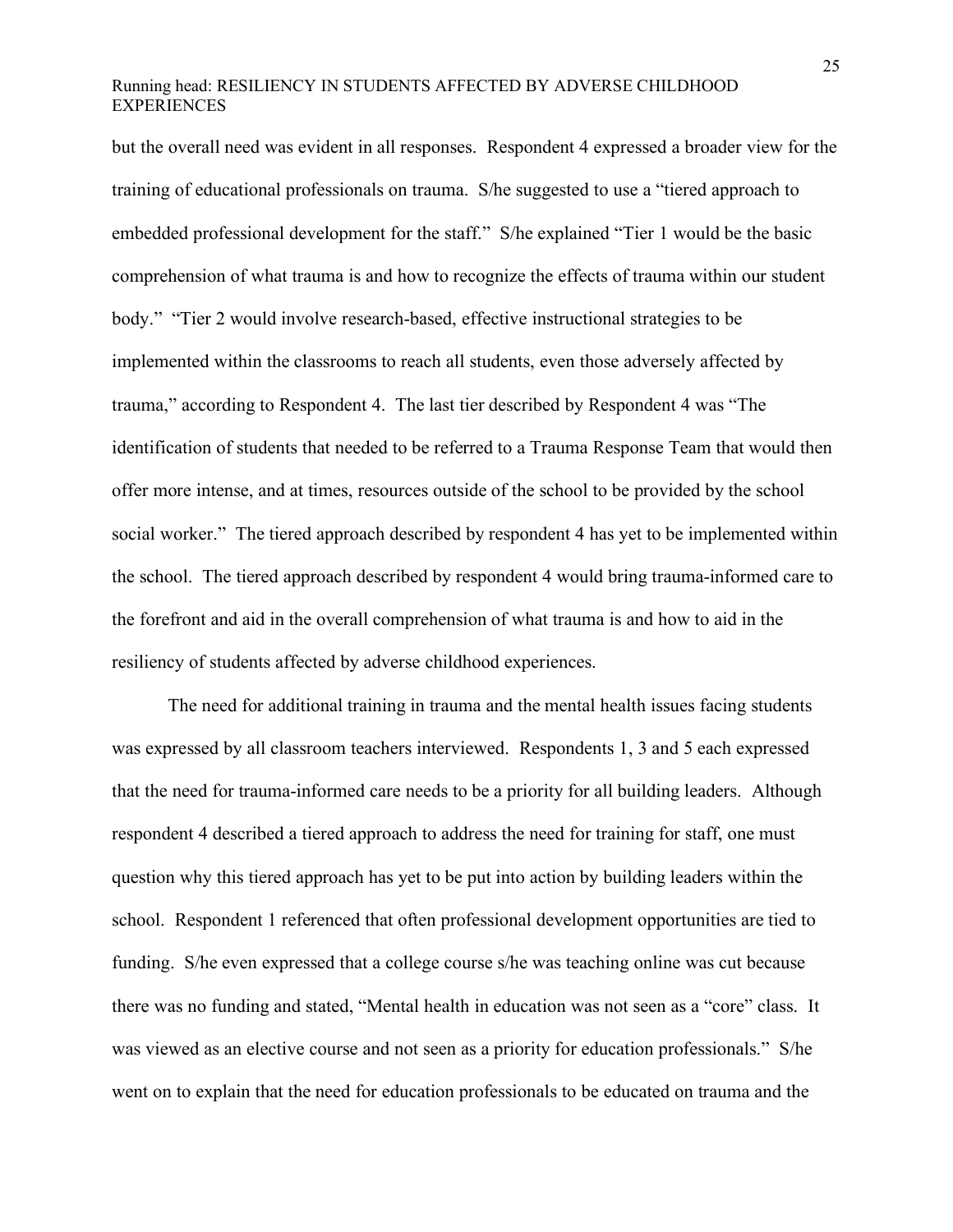effects of trauma on our youth is often spoken of by policy makers as a "hot topic" but is sadly not funded.

Although the other respondents referenced the need for trauma-informed care, the perceptions of what this looked like were different from that of Respondent 4. Respondents 1 and 3 referenced the need for education professionals to understand how a child's brain works and how the brain of a child experiencing an ACE differs from that of a child who has not. Respondent 2 shared that, "I am not prepared to respond to the questions pertaining to traumainformed care because I feel I do not have enough knowledge about trauma-informed care to speak in detail about it." The fact that respondent 2 serves as a school counselor, the lack of knowledge s/he expressed is alarming. Research supports that a school counselor and social worker within a school are prime resources for not only the students affected by adverse childhood experiences, but also as resources for the families of these students. Respondent 2 stated that, "As a counselor, my role looks different from a classroom teacher. I run small groups that can focus on various social skills students affected by trauma are struggling with. But, I do not have many strategies, other than breathing strategies that I can offer these students." She offered examples of mindfulness strategies and breathing techniques, such as "pizza breaths" that she uses with students who are displaying challenging behaviors due to adverse childhood experiences but emphasized that she would like to further research trauma and its effects on youth because s/he realizes the need is alarming among our students and was not prepared to answer the interview question at this time.

Respondent 3 shared a similar perception referencing, "Even if educators know what trauma is, they do no know how to recognize the effects of trauma in students because it presents itself differently with each child." S/he went on to say, "A child who has witnessed spousal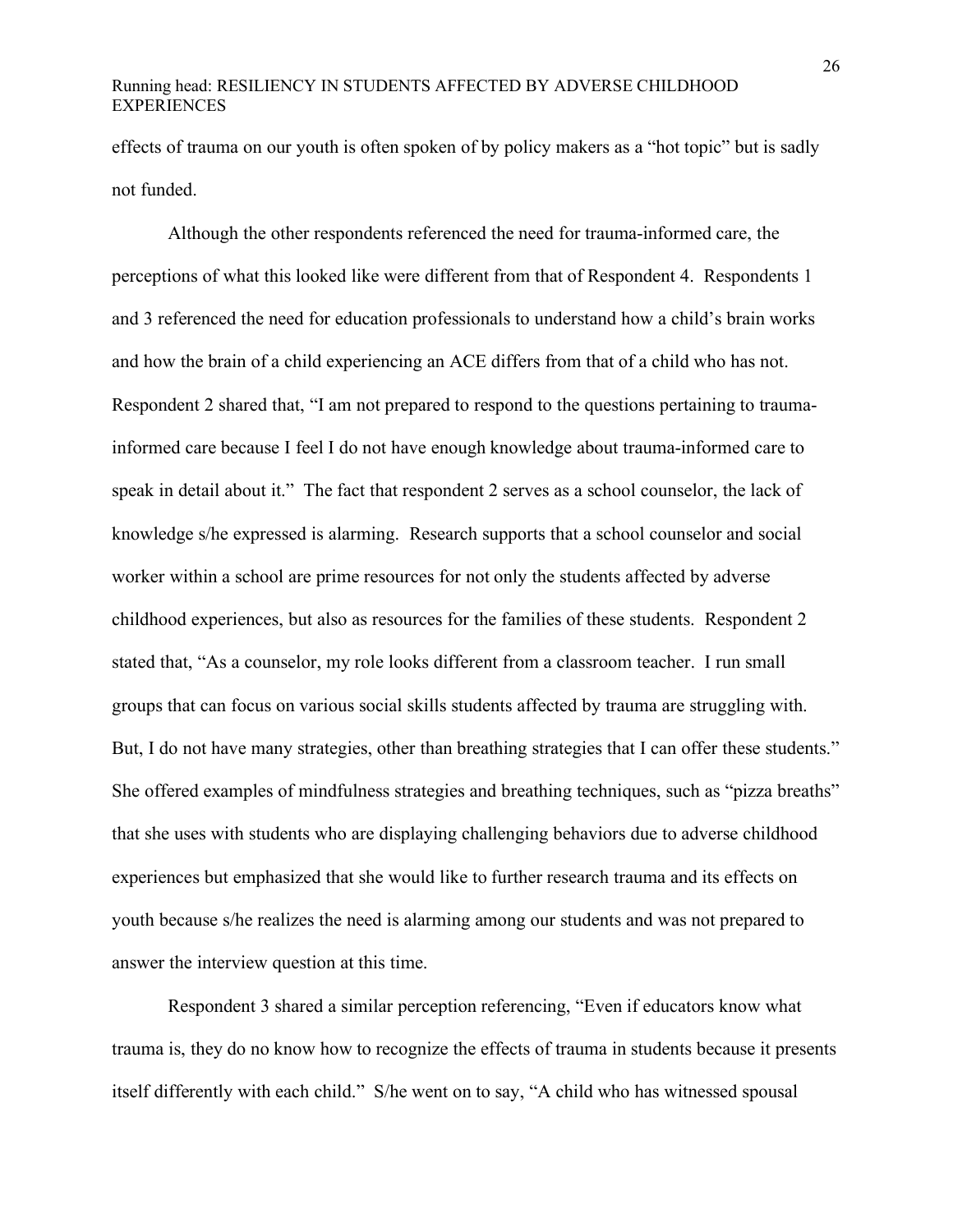abuse by one parent to another is going to have different behaviors than a child who has been sexually abused." Respondent 3 stated, "I do not know how to deal with the differing traumas because what works with one child is not going to work with another." S/he also suggested education professionals have a "Trauma Reference Guide" that lists the specific types of trauma a child could have experience, how it affects the child (both academically and socially) and various responses an education professional could use with a student who has been affected by an adverse childhood experience. S/he stated, "As a fairly newer teacher, this would help me greatly when dealing with students who have been affected by trauma and would be a great resource for a new teacher."

| Figure 2 Challenging Behaviors Witnessed |  |  |  |
|------------------------------------------|--|--|--|
|------------------------------------------|--|--|--|

| Respondent    | Sudden                 | <b>Angry Outbursts</b> | <b>Signs of Anxiety</b> | Daydreaming or           |
|---------------|------------------------|------------------------|-------------------------|--------------------------|
|               | <b>Withdrawal from</b> |                        |                         | <b>Difficulty Paying</b> |
|               | Peers                  |                        |                         | <b>Attention</b>         |
| 1 (Teacher)   |                        |                        |                         |                          |
| 2 (Counselor) |                        |                        |                         |                          |
| 3 (Teacher)   |                        |                        |                         |                          |
| 4 (Principal) |                        |                        |                         |                          |
| 5 (Teacher)   |                        |                        |                         |                          |

Angry outbursts have been witnessed by all respondents as illustrated in *Figure 2.*  Sudden withdrawal from peers and difficulty paying attention were witnessed by 60% of the respondents. Anxious behaviors were witnessed by 80% of respondents interviewed. At least two of the behaviors associated with students that have been affected by adverse childhood experiences were witnessed by all five respondents. Respondents 2 and 4 often see more aggressive, angry behaviors due to the role they play in the lives of students who have been affected by adverse childhood experiences. A classroom teacher would be more likely to witness the inability to focus or withdrawal from peers than a building principal or school counselor.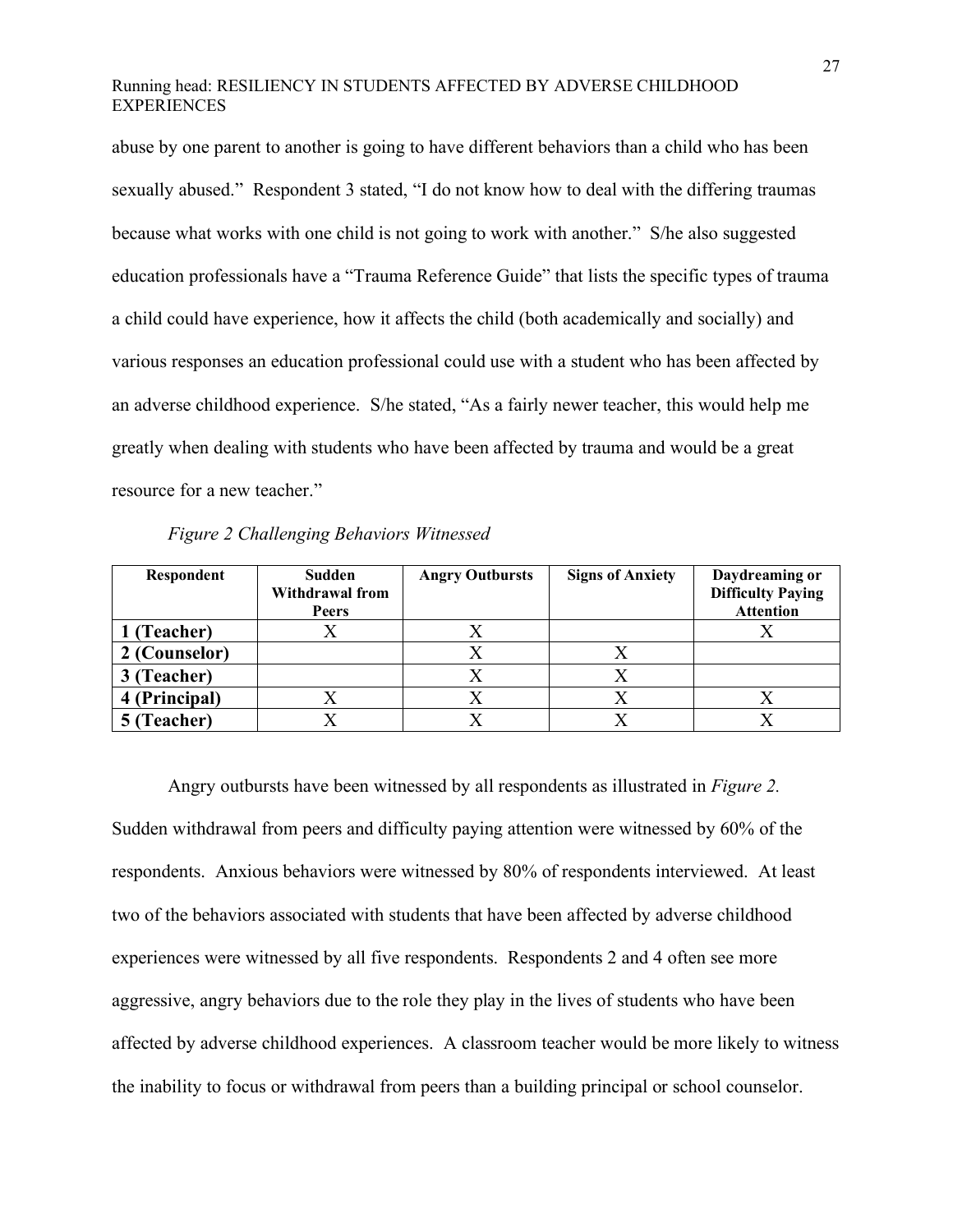Respondents 1, 2, 3 and 5 all referenced the need for consistent, universal strategies to address these challenging behaviors exhibited by children who have been affected by adverse childhood experiences. Breathing techniques, common language, cool down areas within the school, and mindfulness activities were all common themes emerging from the responses of respondents 1, 2, 3 and 5. Respondent 4 had a broader perception of challenging behaviors making reference to the ability to have "More knowledge about a student than the classroom teacher due to the access to the student affected by an adverse childhood experiences or trauma." A building principal is often involved in situations which require confidentiality, not allowing a principal to fully share all of the knowledge s/he has about the traumatic situation a child may be experiencing. A student's best interest is at the heart of all education professionals, regardless of the role the professional plays in the life of that child. The classroom teacher needs to be appropriately involved and kept abreast of the external traumatic factors affecting a student with an ACE to aid in the resiliency of this student. Research supports communication between school, family and mental health professionals working with the child outside of the school setting aids in the resiliency of a student who has been affected by an adverse childhood experience (Frydman and Mayor, 2017).

Common patterns that surfaced during the structured interview process were the behaviors exhibited by students who had been affected by adverse childhood experiences and the lack of training for educational professionals on trauma-informed care. The respondents also felt they needed training on the different ways trauma presents itself in students. Foundational courses that offer an understanding of how the brain works after experiencing trauma need to be offered to those seeking a degree in education according to the respondents.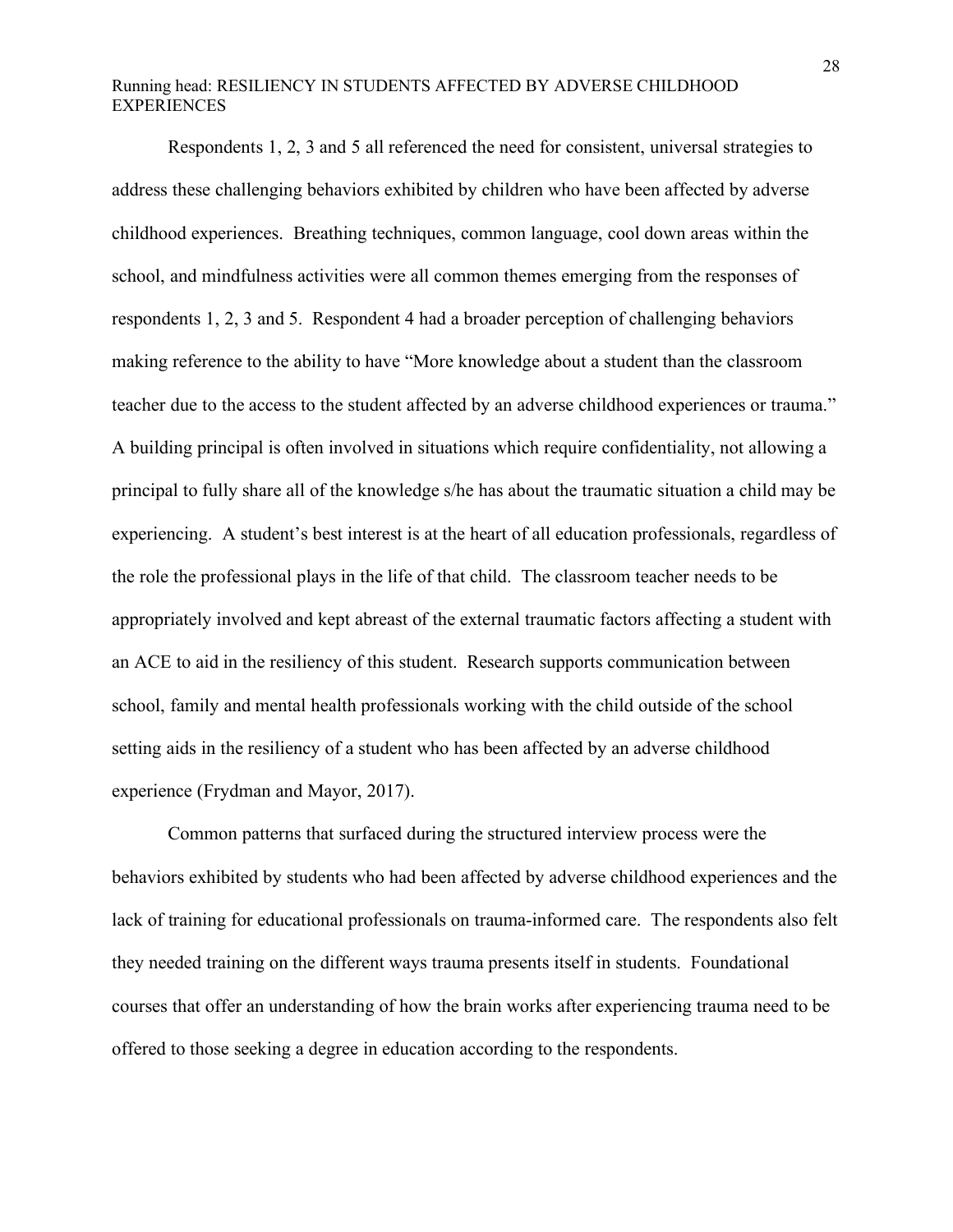Four of the five education professionals interviewed suggested that core classes with a mental health focus should be integrated into education degree programs. These four respondents felt strongly that the way mental health presents itself in education needs to be offered to those seeking a degree in education. They also stated a basic understanding of how the brain works after experiencing an adverse childhood experience would greatly benefit those seeking a degree to become an education professional. An individual seeking a degree in education should have a firm foundation and understanding of how trauma affects the development of a child and the adverse effects trauma can have on a child according to four of the respondents.

The common behaviors demonstrated by students who had been affected by adverse childhood experiences witnessed by the educational professionals interviewed included angry outbursts, defiance, throwing classroom items, depressive behaviors, inability to focus and challenging authoritative figures. Only one interviewee responded, "No," when asked if s/he had a student in the classroom was suspected as being (or was aware) affected by an adverse childhood experience. When specific examples of behaviors who students who have been affected were listed, s/he then said, "Yes," after learning these behaviors were related to a child who had experienced an adverse childhood experience.

All interviewees expressed the need for trauma-informed care to be integrated into schools and the need for training on how to respond to trauma. Respondent 1 stated, "Anyone looking to go into the field of education needs to take any and all courses and professional development opportunities on trauma and trauma-informed care available to them. I am a veteran teacher with my doctorate degree and I still do not feel that I, myself, have enough knowledge on trauma-informed care to fully be able to help students affected by adverse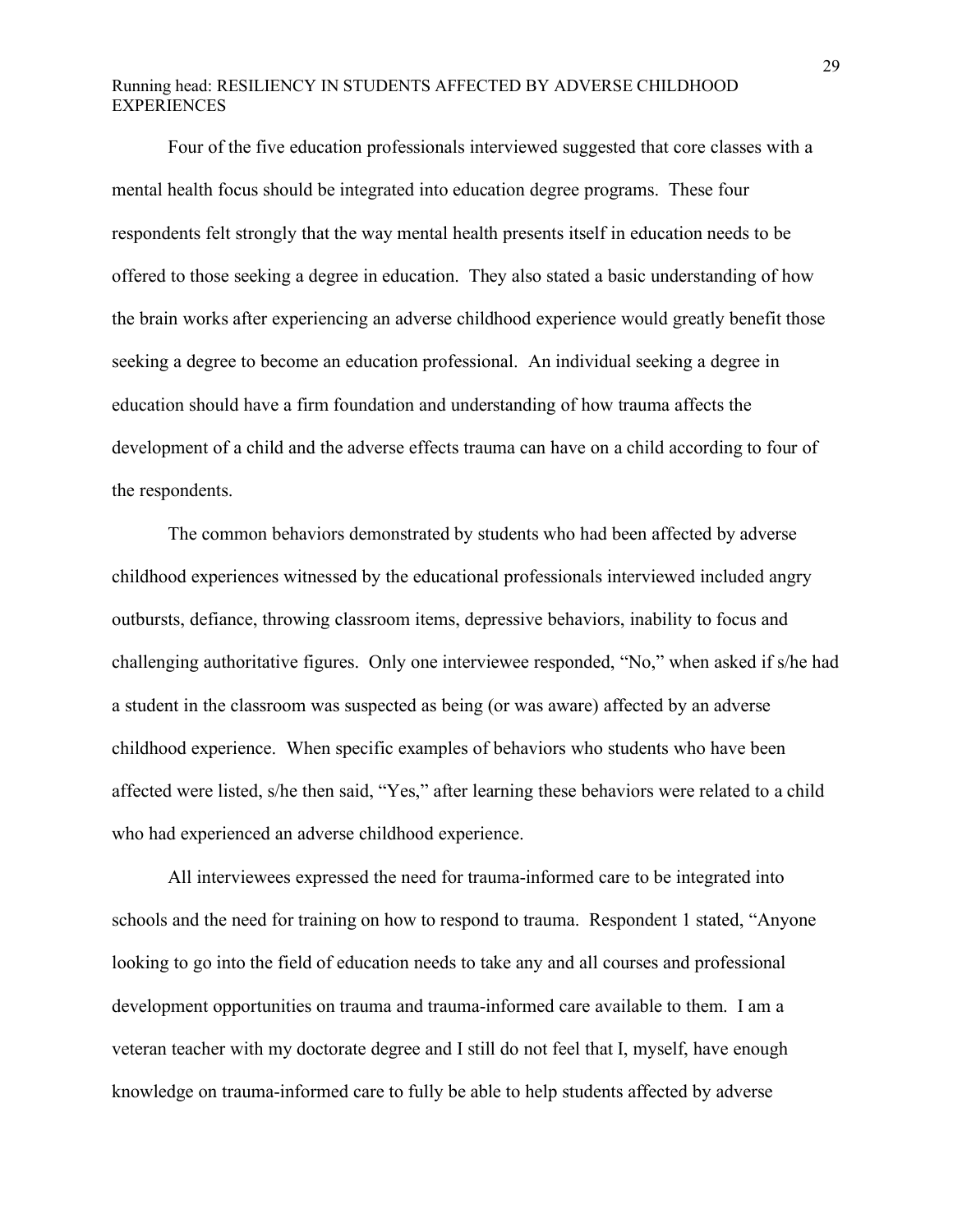childhood experiences to the best of my ability." Research supports respondent 1 for the need for

all schools to become trauma-informed to aid students who have been affected by adverse

childhood experiences.

#### **Recommendations for Further Study**

| Respondent    | <b>Professional</b><br>Development on<br><b>Trauma-Informed</b><br>Care | <b>Resources</b><br><b>Available to</b><br><b>Education</b><br><b>Professionals</b> | <b>Integration of</b><br><b>Mental Health</b><br><b>Courses Within an</b><br><b>Education Degree</b> | <b>Professional</b><br>Development on<br><b>How to Recognize</b><br><b>Effects of Trauma</b><br>on Students |
|---------------|-------------------------------------------------------------------------|-------------------------------------------------------------------------------------|------------------------------------------------------------------------------------------------------|-------------------------------------------------------------------------------------------------------------|
| 1 (Teacher)   |                                                                         |                                                                                     |                                                                                                      |                                                                                                             |
| 2 (Counselor) | X                                                                       |                                                                                     | Х                                                                                                    |                                                                                                             |
| 3 (Teacher)   | X                                                                       |                                                                                     | X                                                                                                    |                                                                                                             |
| 4 (Principal) | $\rm\overline{X}$                                                       |                                                                                     |                                                                                                      |                                                                                                             |
| 5 (Teacher)   |                                                                         |                                                                                     |                                                                                                      |                                                                                                             |

*Figure 3: Recommendations* 

Public education needs to take a preventative approach toward addressing the needs of students who have been adversely affected by trauma through ACEs. As shown in *Figure 3*, all respondents expressed the need for professional development for education professionals on trauma-informed care. It is imperative for the success of students who have been affected by adverse childhood experiences education professionals are offered the training to recognize trauma and how to respond to the effects of trauma within our youth.

With the ever-growing mental health needs of our youth, individuals seeking a degree in education need to have courses integrated into the program which address how a child's brain works after experiencing an adverse childhood experience. Respondent 1 referenced a college course she was instructing at a university centered around mental health in education was cut due to budget issues. She stated, "It was disheartening that the mental health of our youth was seen as an elective course and not a core course within the curriculum of those seeking a degree in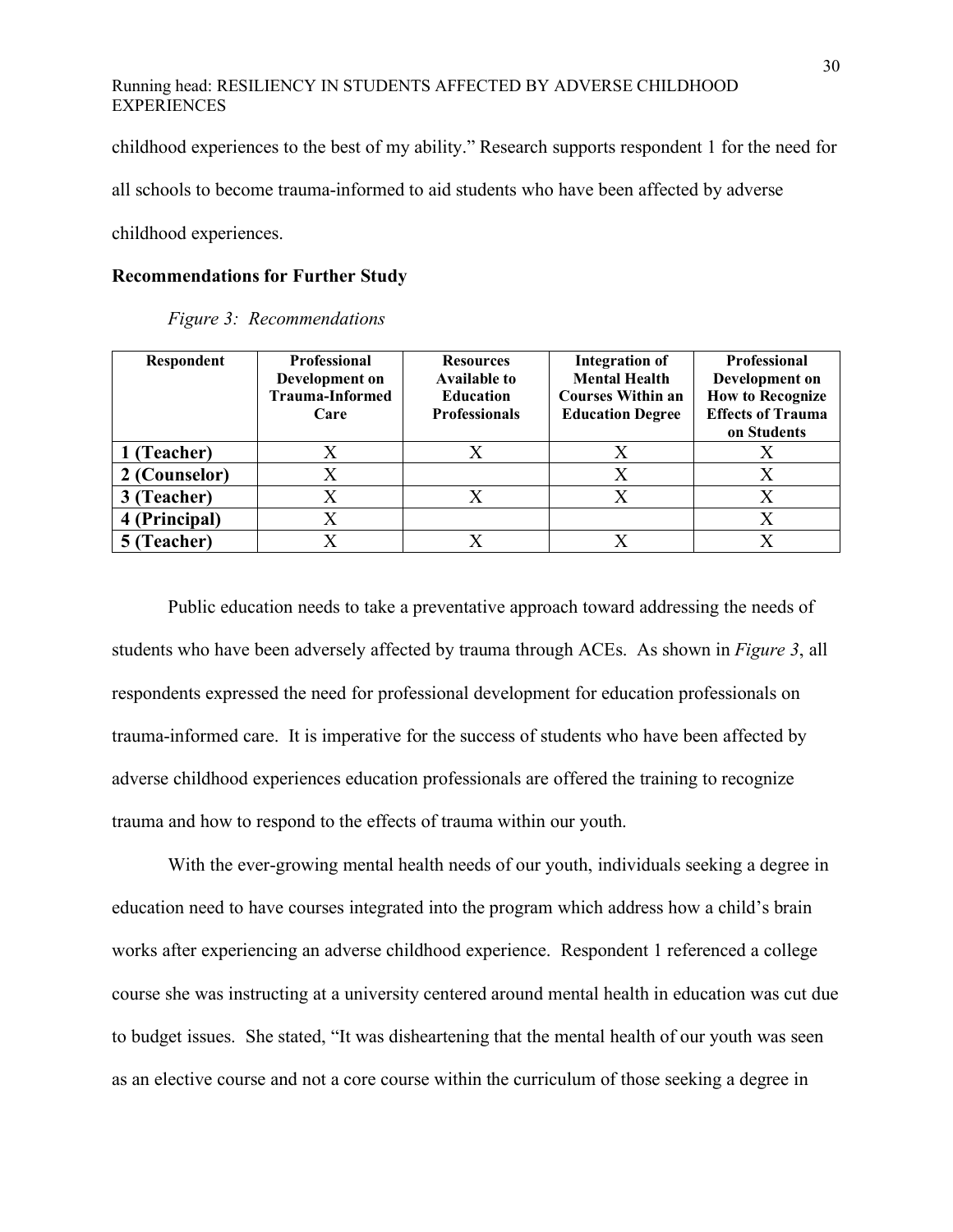education." Both Respondent 3 and Respondent 5 referenced the need to understand how a child's brain works after experiencing trauma and how educators may be able to recognize trauma within students but, do not know what to do after the recognition. Respondent 5 suggested a tiered approach to trauma-informed care within our schools, "Tier 1 is basic understanding of what trauma is and what it looks like in our students, Tier 2 would be successful instructional practices and strategies in classrooms having students who have been affected by ACEs and Tier 3 would be education on the referral process for a student who has been affected by an adverse childhood experience to a Trauma-Response Team." Whether a tiered approach to trauma-inform care or the integration of mental health course in our collegiate programs, the need for more education on how trauma is affecting our youth was evident throughout this structured interview process.

School intervention programs incorporating trauma-informed care need to be further researched. Intervention programs can alleviate the negative effects adverse childhood experiences can have on students and provide educators with needed resources to successfully aid in the resiliency of students who have been affected by one or more adverse childhood experiences. Training and professional development for educators about the mental health concerns our youth may demonstrate, the negative impacts adverse childhood experiences may have on our youth and effective strategies through trauma-informed care should become a priority within our schools. Changes in the policies and practices currently in place within college institutions that provide people pursuing a degree in education with a firm foundation in mental health could a topic of interest for further research.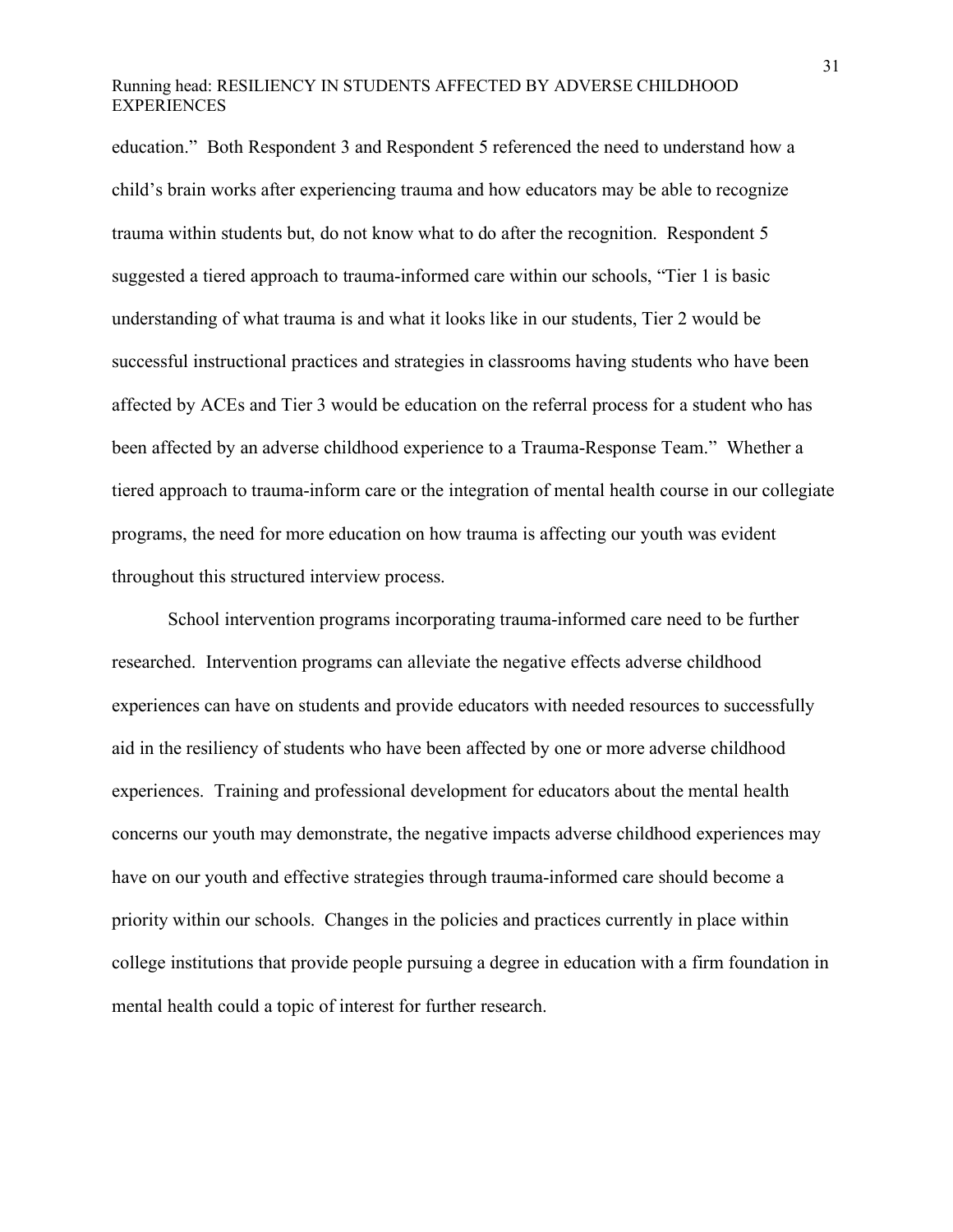#### **References**

Aber, Lawrence, Brown, Joshua L., Jones, Stephanie M., Berg, Juliette, & Torrente, Catalina. (2011). School-based strategies to prevent violence, trauma, and psychopathology: The challenges of going to scale. *Development and Psychopathology,* 23, 411-421. Brinamen, Charles & Page, Farris. (2012). Reflective practice creates a therapeutic preschool. *Young Children: The Role of Relationships in Early Childhood Education,* 40-48*.* Conn, Anne-Marie, Urbach, Kim, Butler, Nichole, King, Ariel, & Yussman, Susan. (2018). Building youth resilience to adverse childhood experiences: Small group therapy in an urban school-based health center. *Journal of Adolescence Health,* 62, S37-S140.

- Crosby, Shantel D. (2015). An ecological perspective on emerging trauma-informed teaching practices. *National Association of Social Workers,* doi: 10.1093/cs/cdv027, 223-239.
- Deater-Deckard, Kirby. (2001). Annotation: recent research examining the role of peer relationships in the development of psychopathology. *Journal of Child Psychology and Psychiatry,* 42, 565-579.
- Forester, Myriam, Gower, Amy L., Borowsky, Iris W., & McMorris, Barbara J. (2017). Associations between adverse childhood experiences, student-teacher relationships, and non-medical use of prescription medications among adolescents. *Addictive*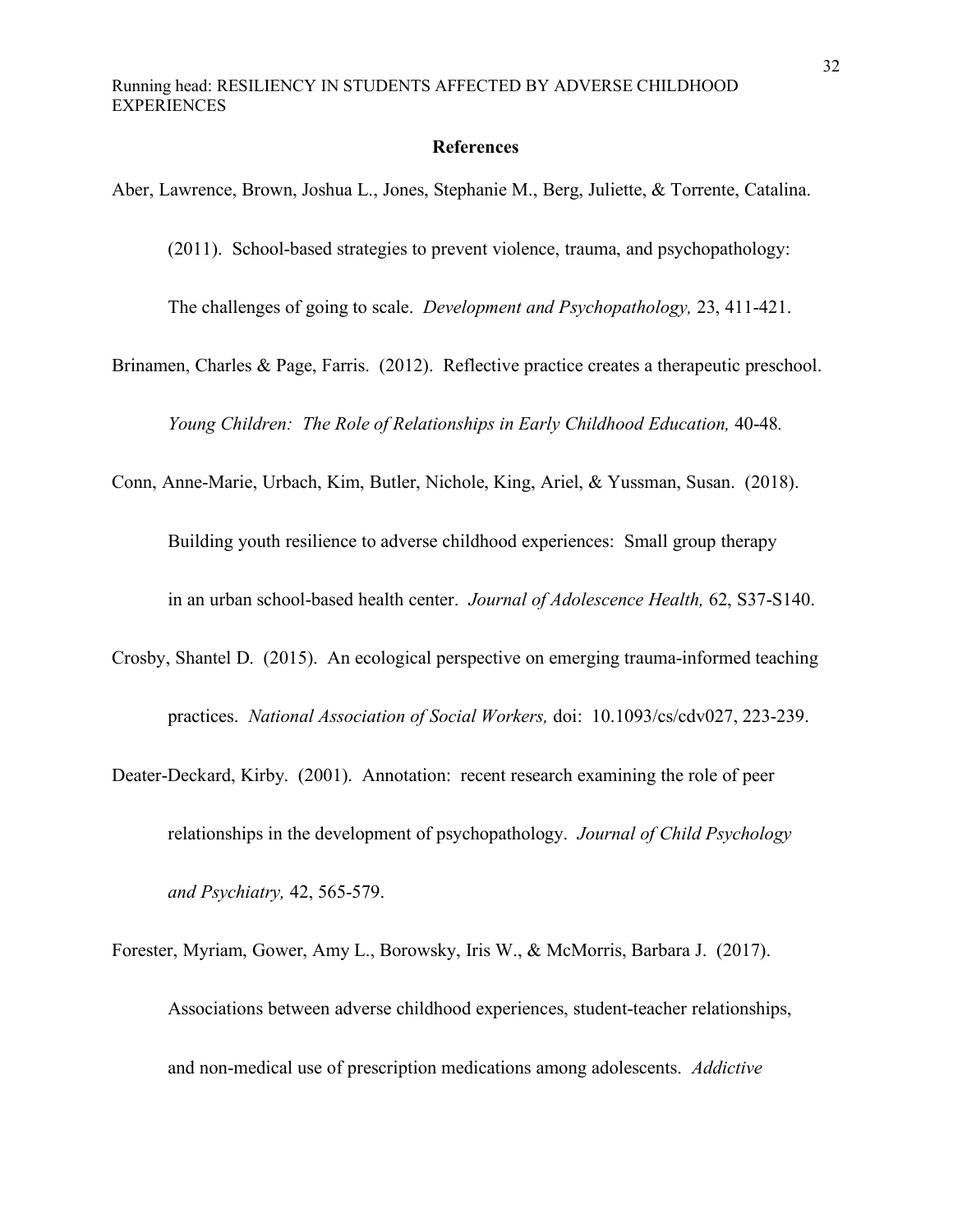*Behaviors,* 68, 30-34.

Frydman, Jason Scott & Mayor, Christine. (2017) Trauma and early adolescent development:

case examples from a trauma-informed public health middle school program. *Children*

*and Schools,* 39, 238-247.

- Harris M., Fallow RD. (2001). Envisioning a trauma-informed service system: A vital paradigm Shift: new directions for mental health services. *Jossy-Bass,* 3-22.
- Hunt, Tenah K.A., Slack, Kristen S., Berger, & Lawrence M., (2016). Adverse childhood experiences and behavioral problems in middle childhood. *Child Abuse and Neglect*, 67, 391-402.
- Mendelson, Tamar, Tandon, Darius S., O'Brennan, Lindsey, Leaf, Philip J., & Ialongo, Nicholas S. (2015). Brief report: Moving prevention into schools: The impact of a traumainformed school-based intervention. *Journal of Adolescence,* 43, 142-147.
- Oral, Resmiye, Ramirez, Marizen, Coohey, Carol, Nakada, Stephanie, Walz, Amy, Kuntz, Angela, Benoit, Jenna, & Peek-Asa, Corinne. (2015). Adverse childhood experiences and trauma informed care: the future of health care. *Pediatric Research Journal,* 79, 227-233.

Overstreet, S., & Matthews, T. (2011). Challenges associated with exposure to chronic trauma: